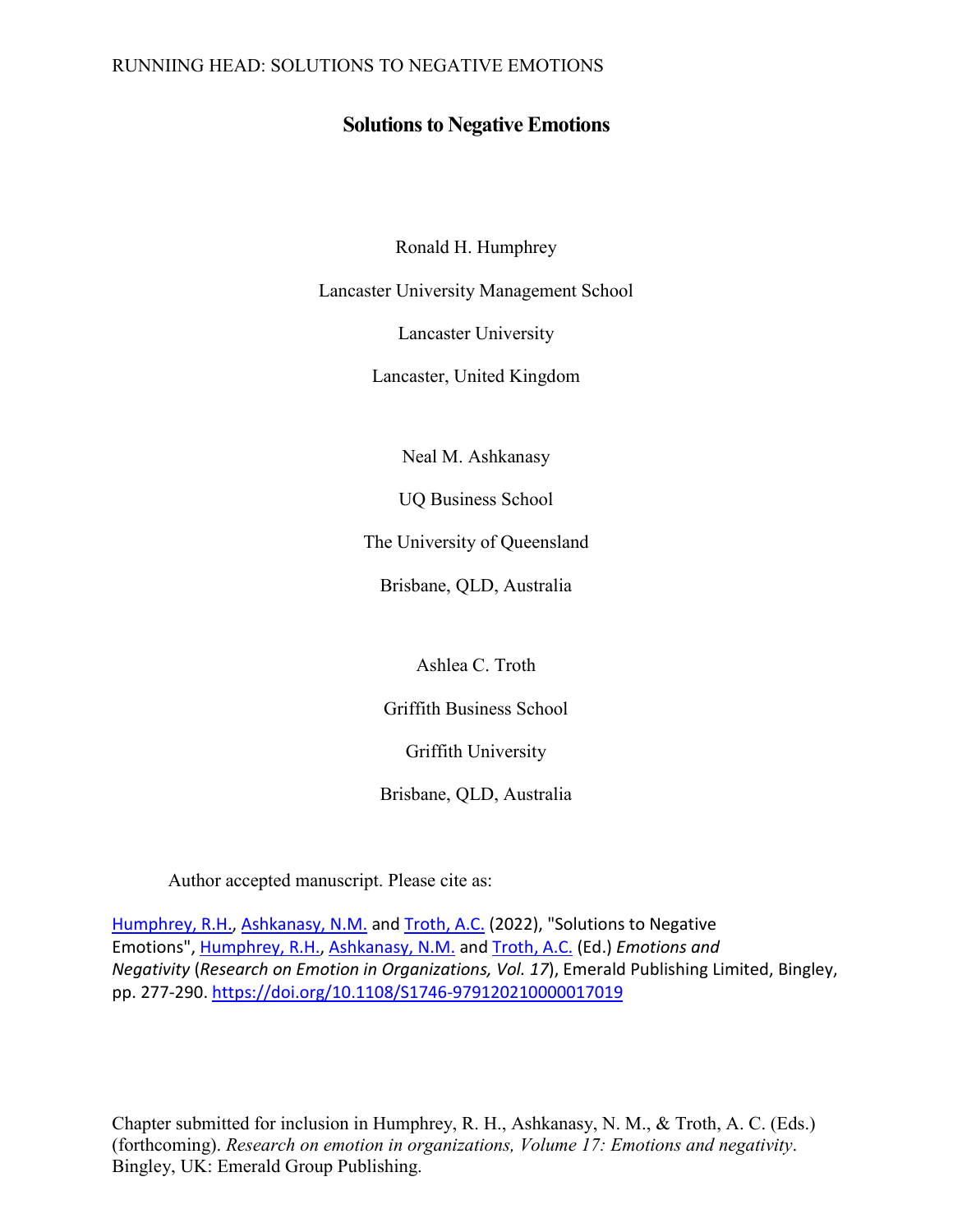#### **Solutions to Negative Emotions**

#### **Abstract**

- **Purpose:** In this summative chapter, the volume editors discuss some of the "antidotes" to negative emotions that the authors in this volume have set out.
- **Design:** The summary is arranged in five sections: (1) Negative emotions as learning opportunities; (2) attributions and cognitive reframing; (3) importance of emotional intelligence; (4) leader empathy and organizational support; and (5) benefits of solving employee negative emotions.
- **Findings:** Despite the pervasiveness of negative emotions and experiences in organizations, they can lead to positive outcomes if handled appropriately.
- **Research Implications:** The chapters focus on a wide variety of important but under-researched topics in emotions and affect; and contain many original solutions to dealing with such emotions that may ultimately prove beneficial to organizations.
- **Practical Implications:** Organizations that are good at helping their employees cope with negative emotions have a competitive advantage in improving their employees' job performance and organizational commitment.

**Social Implications:** The negative emotions examined in the volume chapters have an impact on employee well-being. Thus, coping with these emotions is crucial to society.

**Originality/ value:** The chapters in this volume provide a variety of original solutions to what some might see as an "epidemic" of negativity in organizations.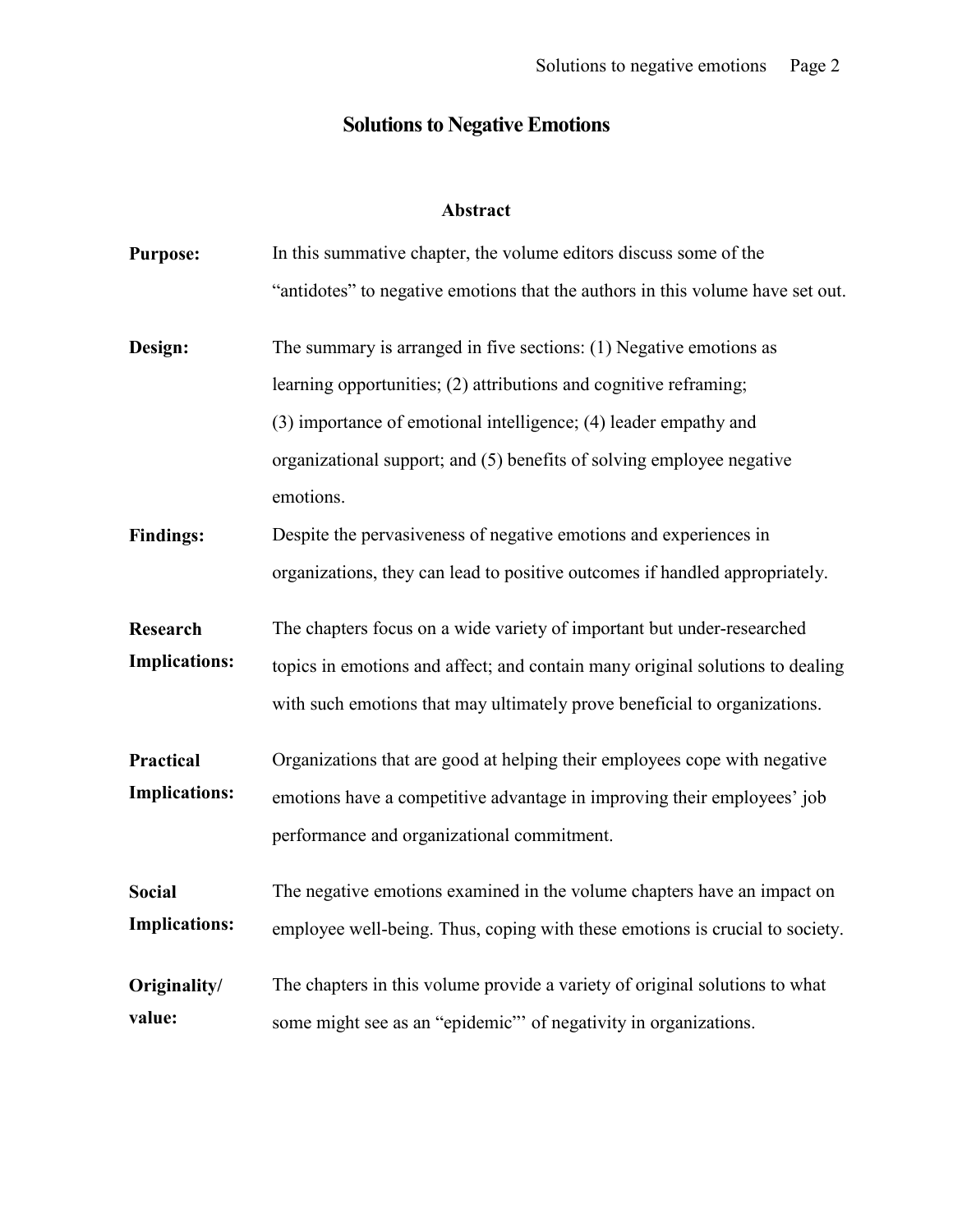## **Solutions to Negative Emotions**

The chapters in this volume explore a wide variety of intense negative emotional experiences at work, including failure, job insecurity, social rejection and abuse. The authors of these chapters have also proposed insightful solutions to these negative events and emotions. In this chapter, we go over their solutions while also proposing a few suggestions of our own. We hope academic researchers will be stimulated to do new research on these proposed solutions. In addition, we believe that practicing managers and employees might find these remedies useful in their own working lives. We have arranged these solutions into five categories:

- 1. Failure and other negative experiences as learning opportunities: The positive side of negative emotions.
- 2. The crucial role of attributions and cognitive reframing.
- 3. The importance of emotional intelligence, emotional management, and psychological resilience.
- 4. The role of leader empathy and organizational support in helping employees cope.
- 5. The benefits to organizations of solving employee negative emotions: Better performance and organizational commitment.

As readers can see from these categories, we begin and end with a positive perspective. Negative emotions and experiences can sometimes have positive outcomes for both individuals and organizations, and organizations that are good at helping their employees cope with negative emotions have a competitive advantage in improving their employees' job performance and organizational commitment.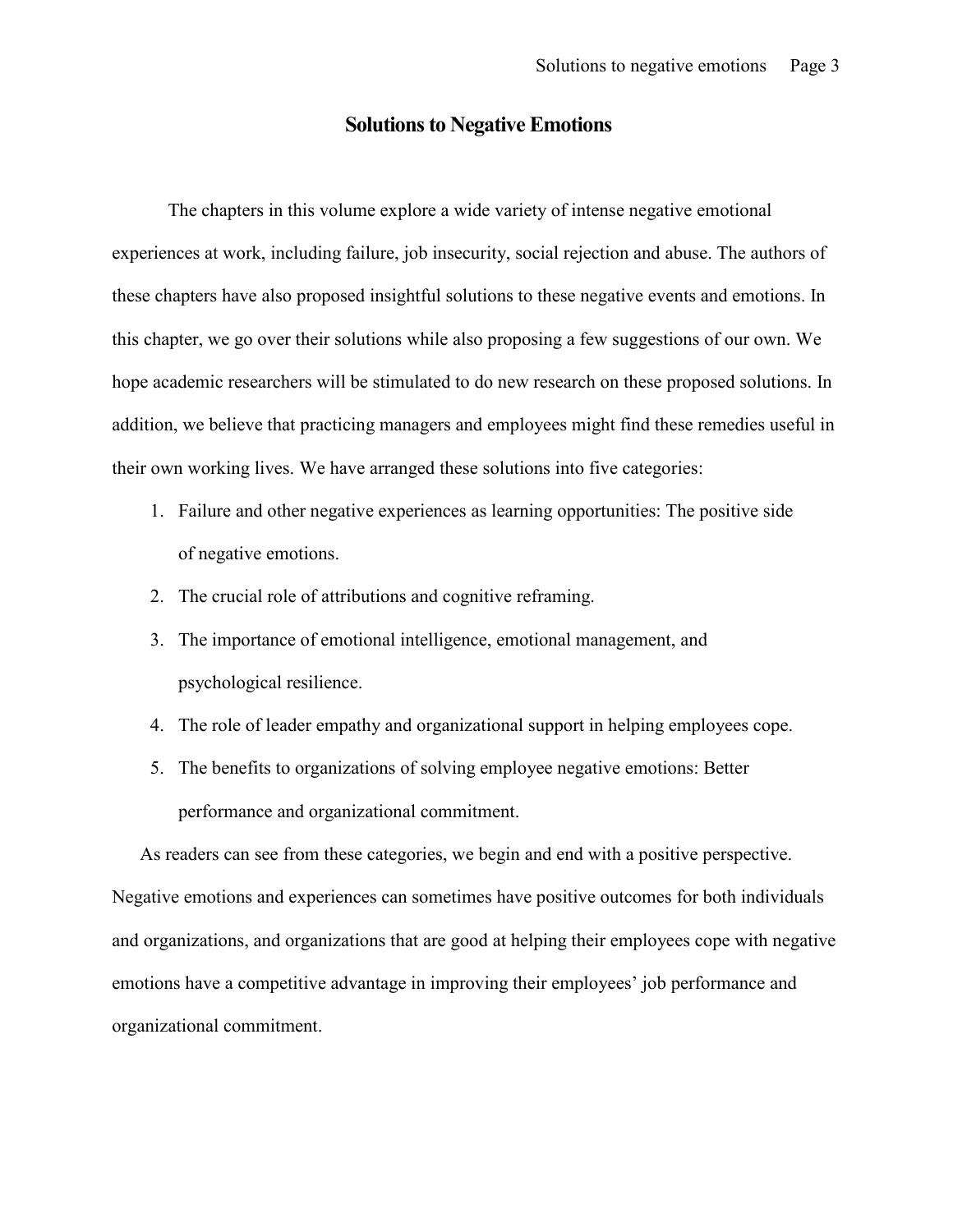#### **Failure and Other Negative Experiences as Learning Opportunities:**

#### **The Positive Side of Negative Emotions**

The authors of two of the chapters in this volume (Chapters 1 and 11) emphasize that negative emotions and experiences may ultimately have some positive long-term benefits. The first chapter on failure, by Smollan and Singh, considerably expands on this theme. As the authors rightly observe, failure can be a learning experience. Thomas Edison is reputed to have famously stated on his early efforts to create a lightbulb, "I have not failed. I've just found 10,000 ways that won't work."[1](#page-3-0) In many areas of life and work, failure is part of the learning process. Indeed, as Edison would have known so clearly, failure is an essential part of innovation and creativity, and Smollan and Singh were right to emphasize how failure can lead to new ideas and inventions. Moreover, as they point out, failure can lead to renewed commitment and extra effort; or to the exploration of other more fruitful avenues. Perceptively, Smollan and Singh also recognize that positive emotions, such as pride and hope, in combination with the experience of failure can lead to rosy outcomes. These positive emotions and personality traits can steer actors to respond to failure with renewed effort and creativity instead of giving in to despair and shame. As Edison further observed, "Many of life's failures are people who did not realize how close they were to success when they gave up."<sup>[2](#page-3-1)</sup>

Likewise, in Chapter 11, Svetieva and Lopes also argue that we should not take for granted that positive emotions invariably produce the best outcomes. In a provocative study, they explore the effects of supervisors' emotional displays and feedback specificity on subordinates' perceptions of the leader and on subordinates' motivation levels. Their study highlights that emotional displays are an art form and must be managed with skill and sophistication. This

<span id="page-3-0"></span><sup>&</sup>lt;sup>1</sup> As quoted by Elkhorne (1967, p. 52)

<span id="page-3-1"></span> $2$  As quoted by Henderson (2007, p. 22).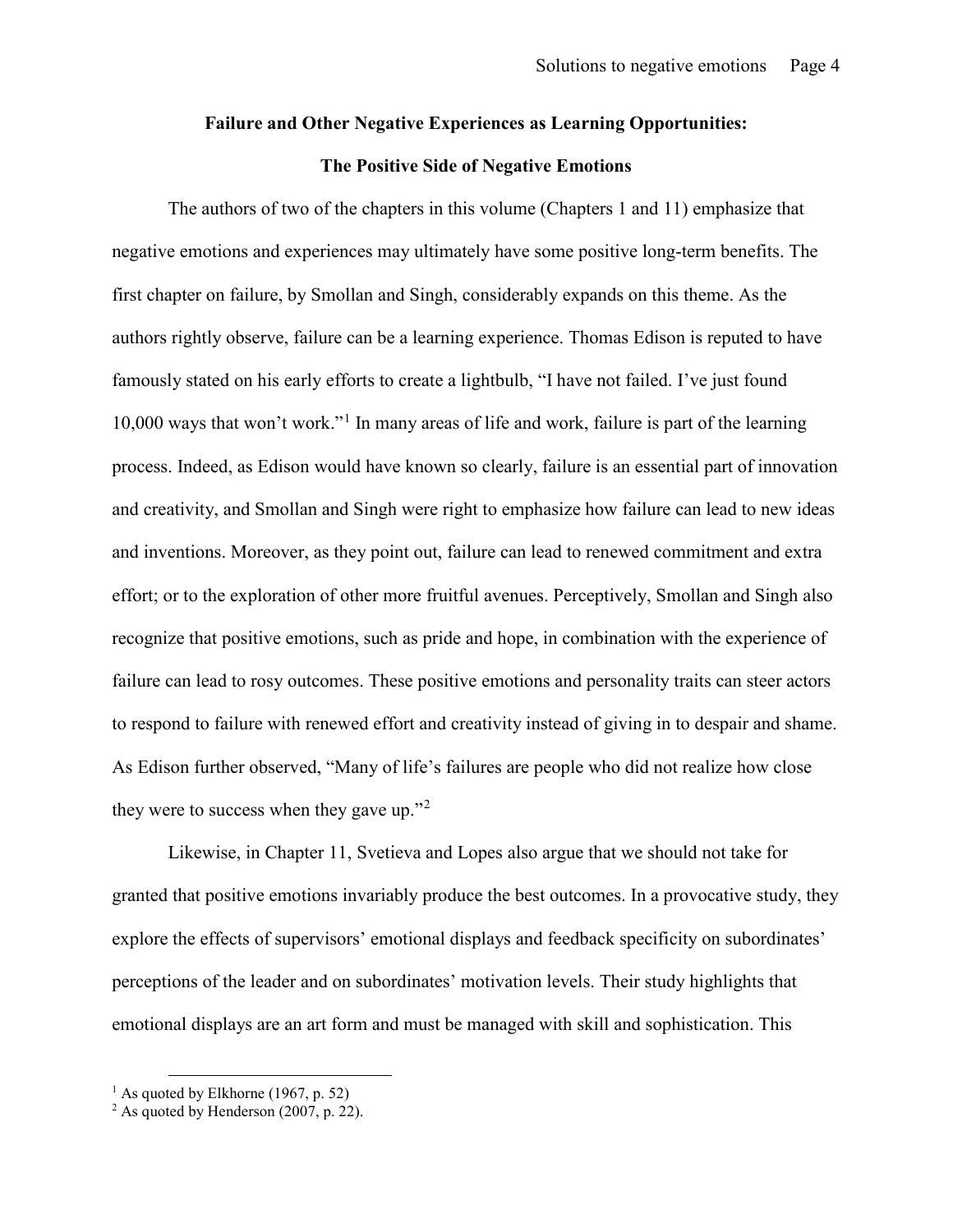important conclusion echoes earlier findings by Newcombe and Ashkanasy (2002) that a leader who attempts to provide positive feedback while at the same time displaying negative expression is likely to be seen as untrustworthy by subordinates.

The work on leader emotional labor (see Ashkanasy & Humphrey, 2011; Humphrey, 2012; Humphrey et al., 2008) also argues that leaders need to use judgment and discretion when deciding on the most appropriate emotional displays to show to employees. In general, although leaders who create a positive workplace culture and who express positive emotions to their employees do best overall (Burch et al., 2013; Humphrey, 2008), there are some situations where displays of negative emotions are appropriate and even necessary (Humphrey et al., 2008; Newcombe & Ashkanasy 2002).

In fact, human beings evolved all their emotions, even ostensibly negative emotions like anger and fear, because they helped us survive (Ashkanasy et al., 2017). Anger may be useful, although too often it is used inappropriately. As Aristotle stated, anger is what the just man feels at injustice, yet "Anybody can become angry – that is easy, but to be angry with the right person and to the right degree and at the right time and for the right purpose, and in the right way – that is not within everybody's power and is not easy."[3](#page-4-0) Thus, while it might be appropriate for managers to display anger to employees who are willfully doing wrong, displaying this anger to the right degree and in the right way requires considerable judgment and emotion management skills. When employees are purposely working slowly or otherwise misbehaving, displays of impatience, irritation, and even anger might produce improvements in performance. Nonetheless, a wise manager would also seek to uncover and address any factors, such as poor working

<span id="page-4-0"></span> <sup>3</sup> As quoted by Leonard, Miles, & Van der Kar (1942, p. 203)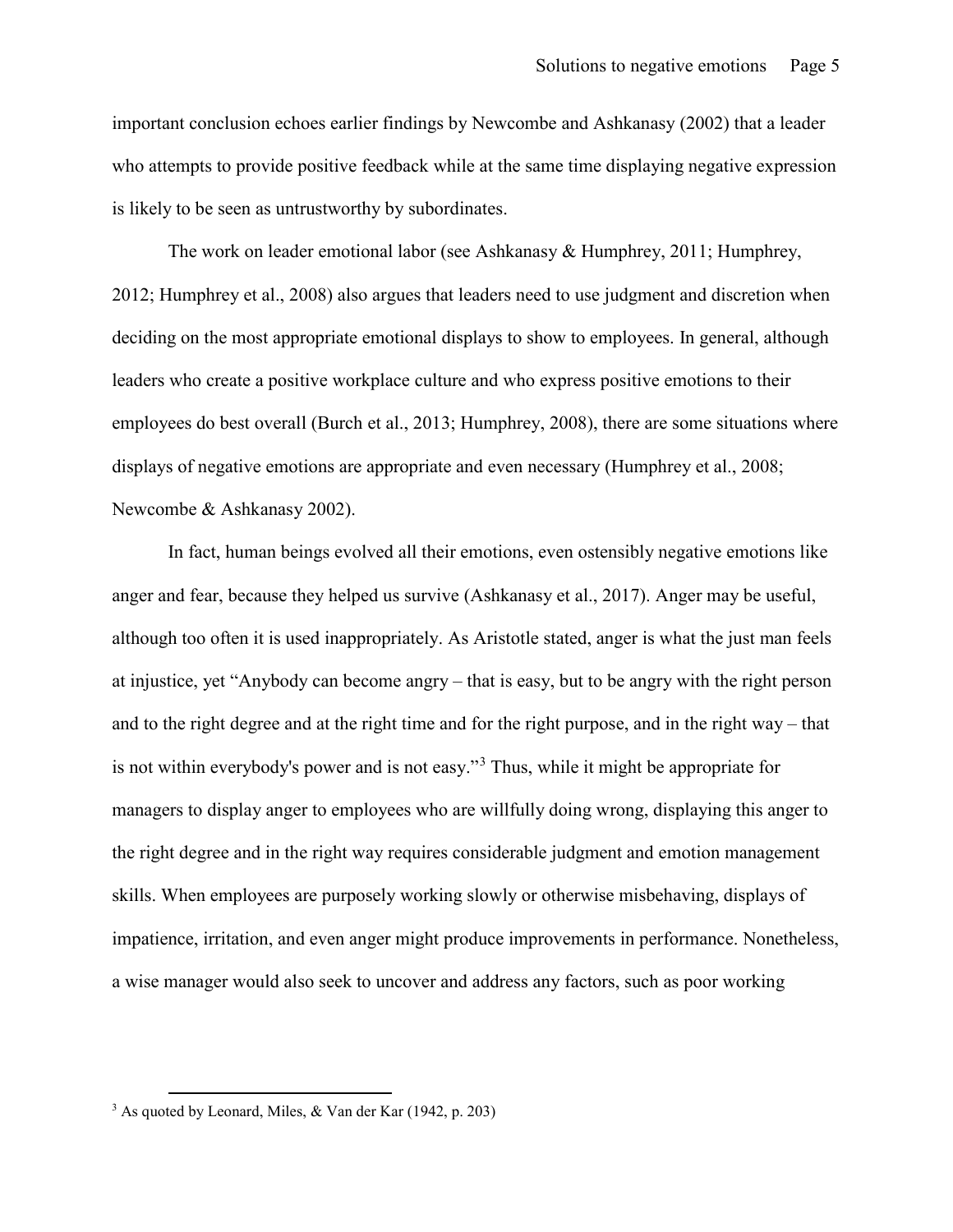conditions, unfair treatment, etc. that might be motivating employees to commit counterproductive work behaviors.

#### **The Crucial Role of Attributions and Cognitive Reframing**

Many of the authors in this volume convincingly argue that how people respond to negative events plays a large role in how they are affected by the events. In particular, people's attributions about the causes of the events, and their ability to use cognitive reappraisal, play a large role in how well they can cope with the negative incidents. Smollan and Singh argue in Chapter 1 that people with higher emotional intelligence can avoid unproductive rumination about failures and use various cognitive reappraisal techniques to help them interpret failure in more useful ways. By using cognitive reappraisal, people may reframe failure as a learning opportunity, not as a final defeat.

This perspective on reframing failure as a learning opportunity is consistent with the research on learning orientation (Dweck & Leggett, 1988). According to this model, people with a *learning goal orientation* see mistakes as a natural part of the learning process, and as a result, they maintain a positive attitude and are also willing to try risky opportunities and engage in learning new skills. In contrast, people with a *performance goal orientation* see performance in terms of the end goal, as opposed to learning and development.

There are two types of performance goal orientation, moreover: (1) *prove goal orientation* and (2) *avoid goal orientation.* People with a prove goal orientation prefer to stick with tasks that they can already perform well, thus showing off their skills in areas they are already competent in. This hinders willingness to try new tasks and the learning of new skills. People with an avoid goal orientation aim to avoid failure and embarrassment, thus they are even more averse to learning through failure. In a demonstration of this, De Pater and her colleagues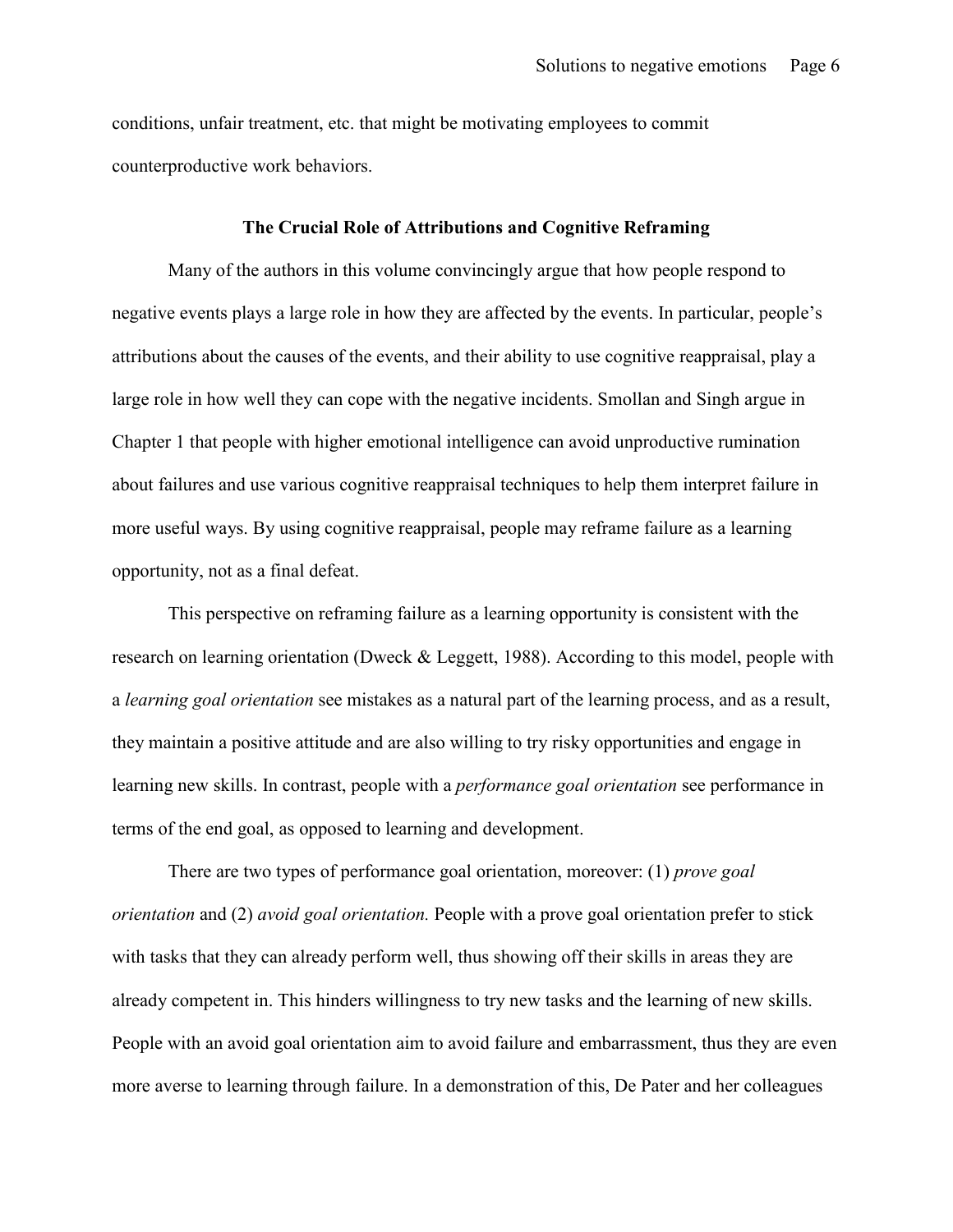(2009) gave participants in an assessment center the opportunity to perform either complex tasks or simple repetitive tasks. Those with an avoid orientation were more likely to perform the simple tasks. This had considerable career implications because the study found that performing complex tasks increased perceptions of competency for career advancement.

Leaders can also increase a person's willingness to adopt a learning goal orientation. For example, Dragoni (2005) found that the instructions that leaders give to employees influences whether they see a task as a learning opportunity. Leaders may also increase their followers' learning goal orientations and response to feedback by creating positive leader-member exchange relationship with their followers (Bezuijen et al., 2010).

In Chapter 2, Russell and Victoria outline the coping strategies in use by environmental change agents, and also examine reappraisals methods. In particular, these authors examined the research on three styles of coping: (1) *meaning focused,* (2) *problem focused, and* (3) *emotion focused*. Meaning focused coping is a type of cognitive reappraisal method and, according to some research (e.g., see Folkman, 2008; Folkman & Moskowitz, 2007; Guo et al., 2013) is the most effective of the three coping mechanisms. Meaning focused coping enables us to interpret events in more productive emotional ways, in essence, to rewrite our own stories in a way that promotes self-esteem, motivation, and a sense of purpose. Russell and Victoria also highlight the importance of emotional resilience, a concept similar to the psychological resilience espoused by Luthans and his colleagues (2006), which we will go over in the next section.

Moura and her co-authors detail in Chapter 8 their findings about the experience of and response to anger, and they argue for the crucial role that attributions and cognitive reappraisals play in coping strategies. These authors maintain that targets of anger have better health outcomes when they attribute sender's anger to external events (an external attribution) rather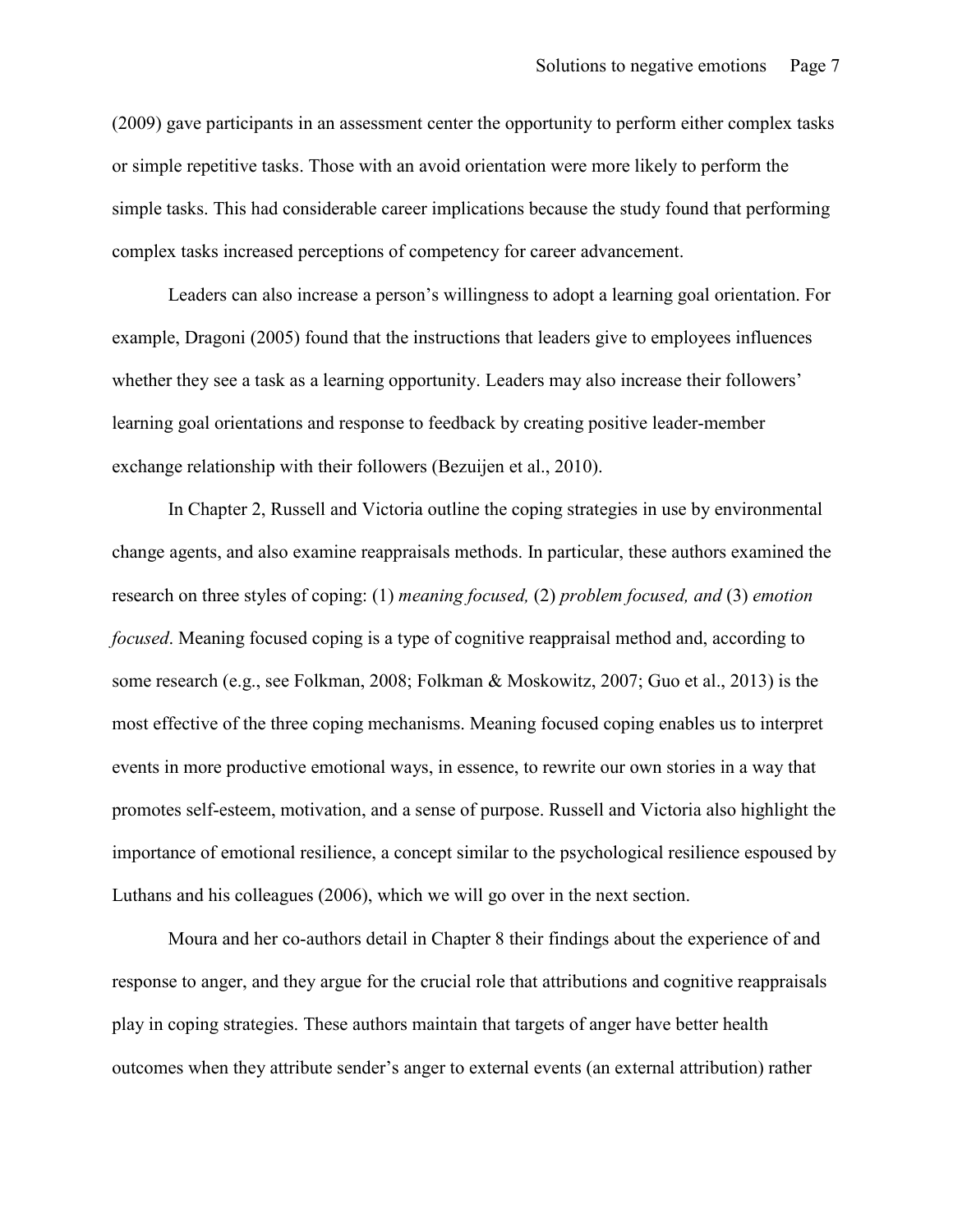than to the sender (an internal attribution). They further tout cognitive reappraisal as an effective strategy since prior research (e.g., see Gross & John, 2003) has related it to positive health outcomes. Like Gross and John, Moura and her associates also found that targets of anger who used expression as a strategy had fewer negative health outcomes and higher self-esteem. In contrast, they found that those who used the suppression of emotions to cope with being the target of anger had worse health outcomes.

Wei and her colleagues in Chapter 10, addressing the paradoxical situation in which supervisors are compassionate but unethical, focus on a related process: sensemaking. These authors argue that employees engage in sensemaking activities to understand the apparent discrepancies in their supervisors' behaviors. Followers' interpretation of both the situation and their managers' behaviors influence followers' emotional responses and the extent to which they form a shared moral identity with their supervisors. Moreover, Wei et al. argue this process can ultimately decide whether followers will engage in unethical behavior themselves at the behest of their supervisors. Most of the major ethical scandals that have rocked the business and political world in the last few decades have involved large numbers of willing and compliant subordinates. Thus, the theories the authors of this chapter lay out should have widespread applicability that, in turn should help followers to recognize when they are falling into these ethical traps (and thus may form a partial solution to this complex problem).

## **The Importance of Emotional Intelligence, Emotion Management, and Psychological Resilience**

As Ashkanasy and Humphrey (2011) point out, the ability to manage emotions plays an important role in almost all the proposed solutions to negative emotions. This theme is taken up in Chapter 6, where Fischbach and Schneider outline how emotional labor (as a form of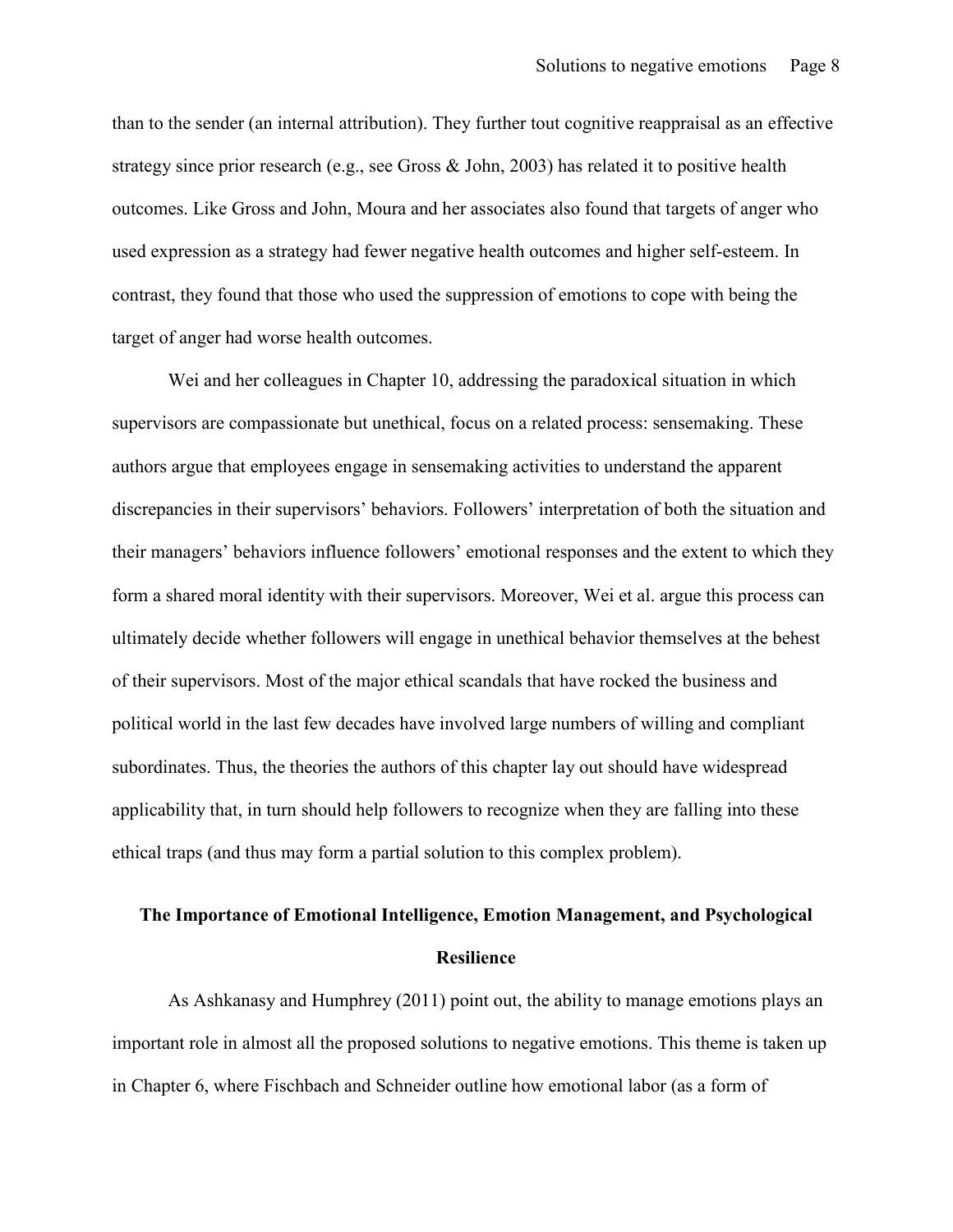emotional regulation – see Troth et al., 2018) can be leveraged to enable organizations to deal with setbacks and to catalyze successful outcomes. Similarly, the authors of Chapter 7 (Langerud and his associates) note that emotional regulation motives can play a key role in turning negativity into positive outcomes. Their chapter addresses an important and frequent occurrence, unmet entitlement needs.

Not surprisingly, many of the chapter authors (e.g., Smollan and Singh in Chapter 1, Russell and Victoria in Chapter 2) mention the important role that emotional intelligence plays in helping people cope with negative emotions. Ashkanasy and Daus (2005) classified the research on emotional intelligence into three "streams:" (1) ability measures, (2) self-reports, and (3) mixed competencies models. The MSCEIT V2.0 (Mayer, 2002) is the most well-known Stream 1 ability measure of emotional intelligence. The ability approach emphases the "intelligence" aspects of emotional intelligence, and measures emotional intelligence using objective right and wrong questions analogous to the way cognitive ability is measured. In contrast, both the Streams 2 and 3 measures use self-reports (or sometimes peer/supervisor/other ratings). Thus, they measure emotional intelligence the same way as most measures of personality. Indeed, some researchers in these two camps regard emotional intelligence as a type of personality trait (Petrides et al., 2007). For example, "Trait EI" has been defined as "a constellation of emotion-related self-perceptions and dispositions located at the lower levels of personality hierarchies" (Vernon et al., 2008, p. 635, based on Petrides et al., 2007).

The main differences between Stream 2 and 3 measures are that Stream 3 measures incorporate a wider variety of emotion-related abilities, such as conflict management, and many mixed competencies models also include learned skills in addition to personality traits (Bar-On, 1997; Boyatzis, 2011). Although the three streams differ somewhat in their conceptualizations of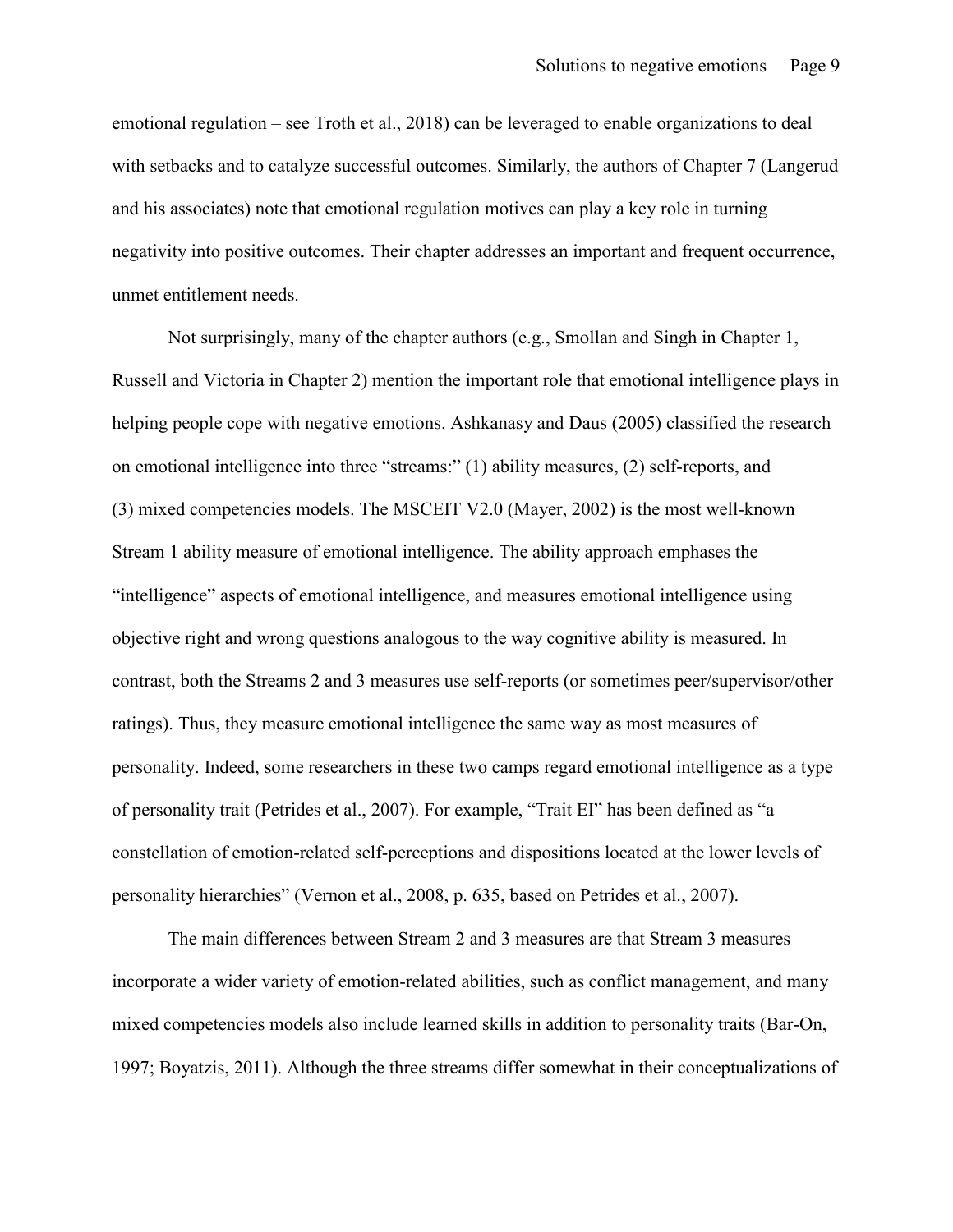emotional intelligence, all include the ability to perceive and manage emotions, both within oneself and about others.

This idea is reinforced in a meta-analysis by Andrei et al. (2016), who investigated whether the Trait Emotional Intelligence Questionnaire (TEIQue) has incremental validity when predicting coping ability and other measures of well-being. Of relevance to our discussion is their finding that the TEIQue shows incremental validity when predicting coping (see Petrides et al., 2007) and coping strategies, rumination, and life satisfaction.

Meta-analyses further confirm the importance of a more comprehensive set of emotional intelligence measures to mental and physical health outcomes. The first emotional intelligence to health meta-analysis, by Schutte et al. (2007), found that "emotional intelligence had a weighted average association of  $r = 0.29$  with mental health,  $r = 0.31$  with psychosomatic health, and  $r = 0.22$ with physical health" (p. 921). The second meta-analysis, by Martins et al. (2010), confirmed the earlier results. In a third meta-analysis, Sarrionandia and Mikolajczak (2020) sought to understand why trait emotional intelligence is positively related to both mental and physical health. These authors found that emotional intelligence positively links to healthy behaviors, including social support, a healthy diet, physical activity, and adequate sleep, and negatively related to unhealthy behaviors, such as risky sexual behavior, reckless driving, and substance abuse.

Relatedly, Troth et al. (2021), in a chapter on emotions and wellbeing at work, discuss evidence regarding how an individual's emotional intelligence is positively associated with their level of workplace wellbeing and negatively with depression and burnout, and the role of gender (with stronger effects for women). These authors also present research suggesting emotional intelligence helps employees reduce their negative feelings, by increasing positive feelings, and/or by improving job performance. Moreover, Troth and her colleagues examine two negative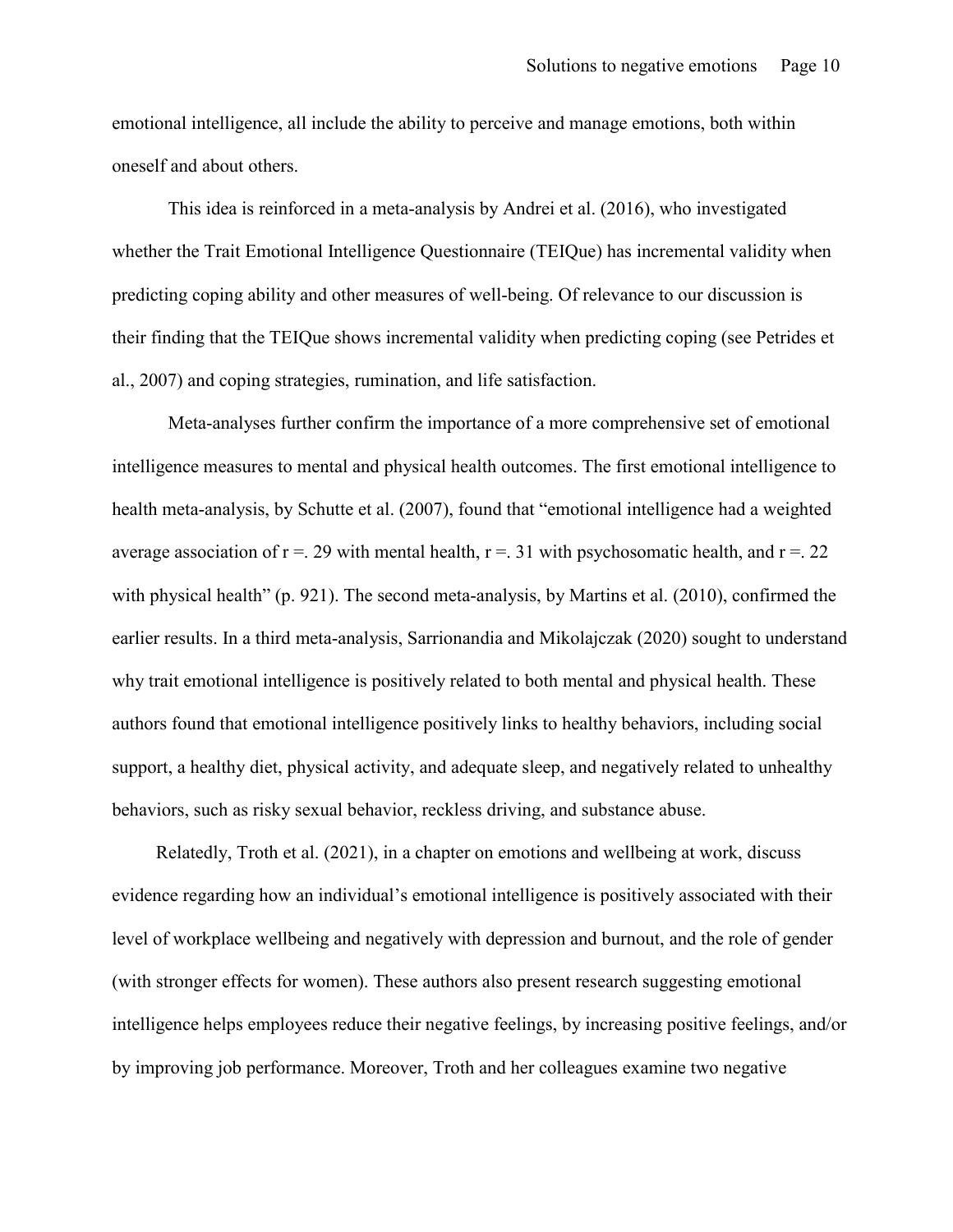workplace emotions (anger and fear) and consider that, while both these discrete emotions are closely tied to well-being, the nature of these ties are not necessarily deleterious, and will vary according to the stressor or affective event and appraisal to which they are attached; and how individuals manage those emotions. That is, both anger (e.g., remedying an injustice) and fear (e.g., motivate to seek help) have the capacity to lead to positive outcomes. Troth and her associates recommend that, to create productive and satisfied workers, organizations should incorporate EI in employee recruitment, training and development programs and consider "fit" in terms of individuals' emotional skills and emotional capabilities and the affective demands of the job.

Workplace conflict is a specific but common affective event that is associated with negative emotions and subsequent outcomes, typically harmful. However, Jordan and Troth (2002) show that individuals with higher levels of emotional intelligence are more likely, or are more able, to engage in collaborative conflict resolution, presumably due to their ability to manage and reframe negative emotion. Conversely, individuals with lower emotional skills were more likely to engage in conflict resolution strategies of forcefulness and avoidance. Jordan and Troth (2002) extended this to show a team's collective level of emotional intelligence positively influences team performance and drives individual conflict behavior during team performance. Thus, workplace conflict provides a good example of how phenomenon typically associated with negative emotions can lead to positive behavioral and performance outcomes with better emotional intelligence.

Job insecurity is another important situation that can provoke intense anxiety based on an all too often real and important threat to one's personal and financial well-being. In chapter 4, Jordan, Ashkanasy, and Lawrence demonstrate how job insecurity can create anxiety that in turn hinders effective decision-making. Importantly, these authors found that employees' who possess individual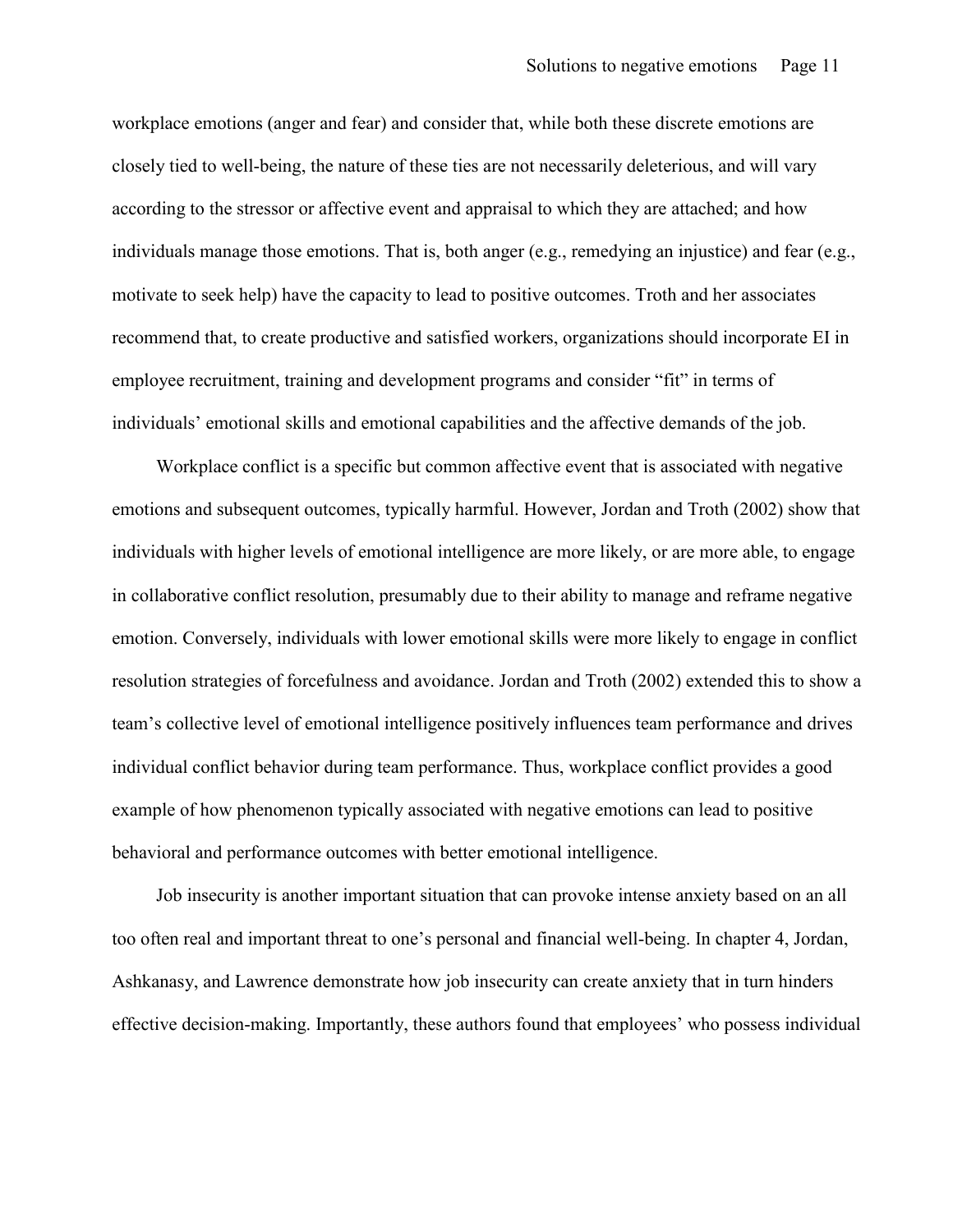skills of being aware of emotions and managing emotions (two key emotional intelligence skills) were less likely to succumb to poor decision-making.

In another series of meta-analyses, authors have further demonstrated the incremental validity of emotional intelligence for a wide variety of the most important work-related outcomes. These meta-analyses have examined the relative importance of emotional intelligence, cognitive ability, and each of the Big Five personality traits. What has emerged from these studies is overwhelming support for the primacy of emotional intelligence as the best predictor across a wide range of important work-related outcomes (see Table 1 for a summary of these findings).

----------------------------------------------------------

Table 1 about here

-----------------------------------------------------------

Two meta-analyses (Hodzic et al., 2018; Mattingly & Kraiger, 2019) have also found consistent support for the effectiveness of training people in emotional intelligence abilities and competencies. Given the multitude of positive benefits that accrue from emotional intelligence, training people in emotional intelligence is likely to be the most important step that HR staff can do to mitigate negative emotions and to improve employee well-being and performance.

Our chapter authors also mention the role of emotional resiliency in coping with negative emotions (e.g., Russell & Victoria in Chapter 2). Di Fabio and Saklofske (2018) examine the relative importance of emotional intelligence and personality to resiliency. Consistent with the meta-analyses data in Table 1, these authors found that emotional intelligence demonstrates incremental validity over personality measures when predicting both students and workers levels of resiliency. This is especially important because resiliency, by definition, refers to the ability to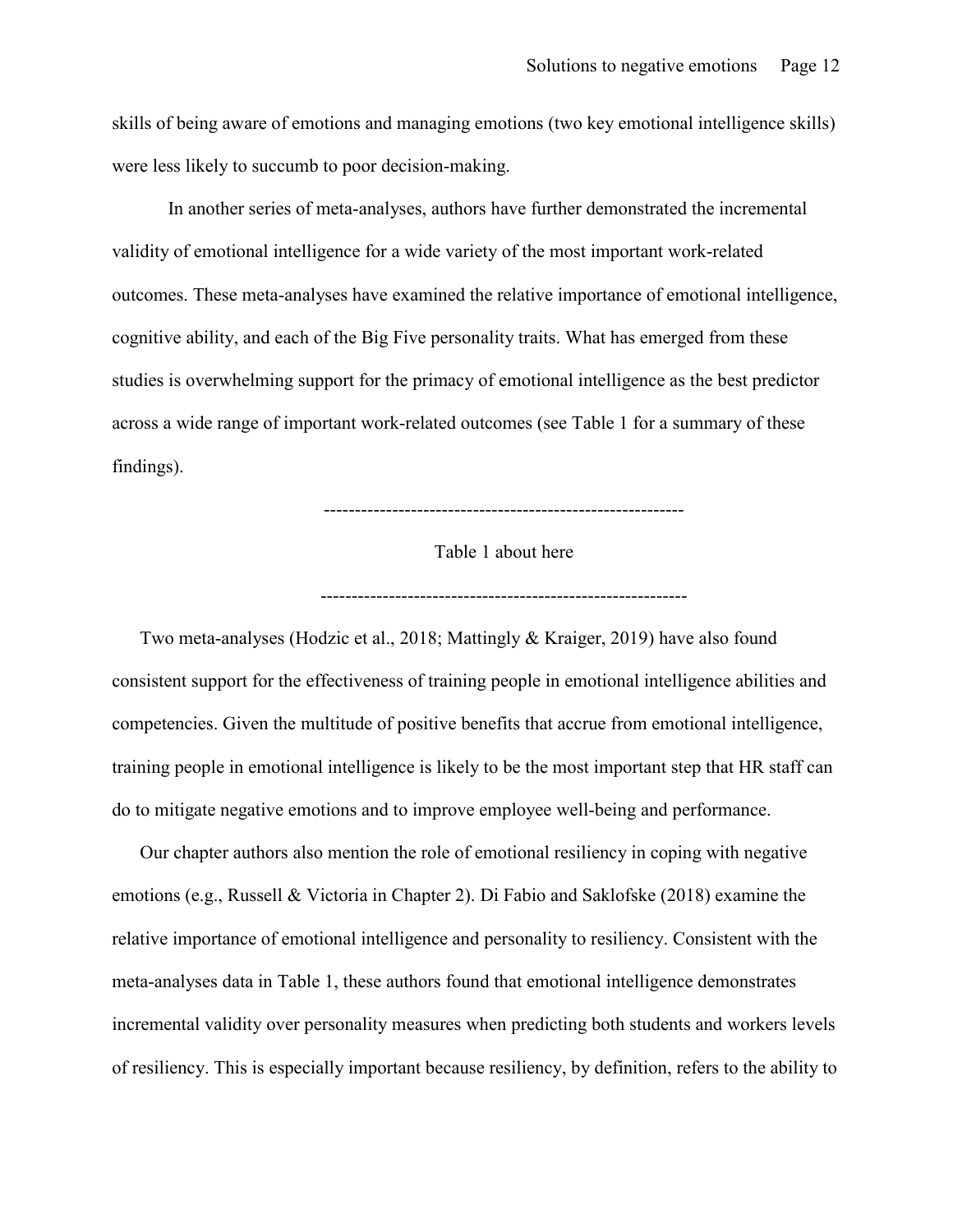cope with negative emotions and other life stressors. Luthans (2002) defines resilience as the "positive psychological capacity to rebound, to 'bounce back' from adversity, uncertainty, conflict, failure, or even positive change, progress and increased responsibility" (p. 702).

Bartone (2006) uses a case analysis to describe the practical steps that a leader can take to build employee resilience. Humphrey (2013) summarized these steps under the following headings:

- (a) *Create meaning out of an ambiguous situation: employees need to feel that their work has a larger meaning and purpose.*
- (b) *Participation and empowerment: allowing employees to participate in planning builds commitment.*
- (c) *A controllable task: assign employees tasks that are within their abilities to complete and that have a definite beginning and end.*
- (d) *Recognition: Give employees recognition and other awards to further build their resiliency.*

Luthans et al. (2006) argue that human resources managers need to focus more on developing organizational support for employee resilience as well as developing employees' personal resiliency. Their recommendations offer some practical suggestions to HR professionals about how to increase resilience, which should in turn reduce problems due to negative emotions.

Training employees in mindfulness might also provide solutions to negative emotions. Studies have demonstrated that mindfulness-based therapy/exercises increase well-being, alleviate clinical and nonclinical problems (e.g., anxiety, stress, depression, negative feeling, pain, and burnout, etc.), and enhance work performance, job satisfaction, and social relations (Brown & Ryan, 2003; Mesmer-Magnus et al., 2017; Schutte & Malouff, 2011; Wright &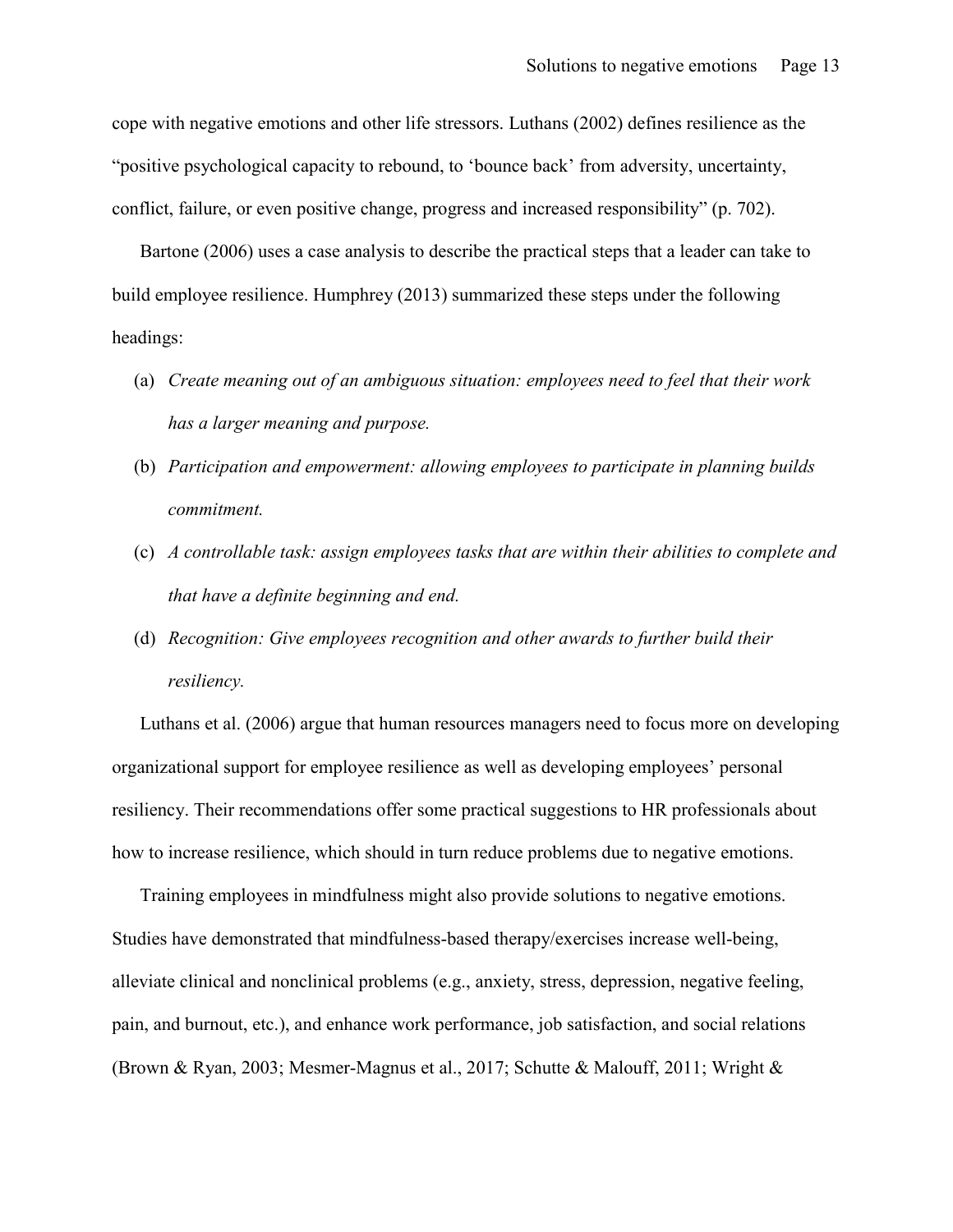Schutte, 2014). Meta-analyses have shown that emotional intelligence is positively related to mindfulness (Miao et al., 2018b), so training in mindfulness might improve emotional intelligence competencies, and conversely, training in emotional intelligence competencies might also improve mindfulness. Indeed, a qualitative review of the literature has found that training in mindfulness is designed mostly to reduce stress, which suggests that it is useful for mitigating negative emotions (Eby et al., 2019).

#### **The Role of Leader Empathy and Organizational Support in Helping Employees Cope**

In Chapter 3, Amirzadeh and her co-authors address the important issue of social rejection, and they argue that managers should take a leading role in helping employees cope with such rejection. Indeed, empathic and emotionally intelligent leaders are likely to be of considerable value in helping employees cope with the wide variety of negative emotions covered in this book. This perspective is consistent with work on leader empathy. Indeed, Humphrey and his co-authors (see Burch et al., 2016; Humphrey, 2002; Kellett et al., 2006) have argued that empathy is crucial to leadership and helps leaders change their followers' negative emotions into productive positive feelings of confidence, optimism, and enthusiasm.

Supervisors also need support, and Talukder (chapter 9) goes over the importance of family support to supervisors. In a fascinating empirical study, Talukder found that supervisor family support was related to not only the supervisor's job satisfaction and life satisfaction, but also to the supervisor's organizational commitment and job performance.

# **The Benefits to Organizations of Solving Employee Negative Emotions: Better Performance and Organizational Commitment**

Although we already discussed learning orientation as an individual personality trait or orientation, organizations can also adopt a learning orientation that encourages employees to see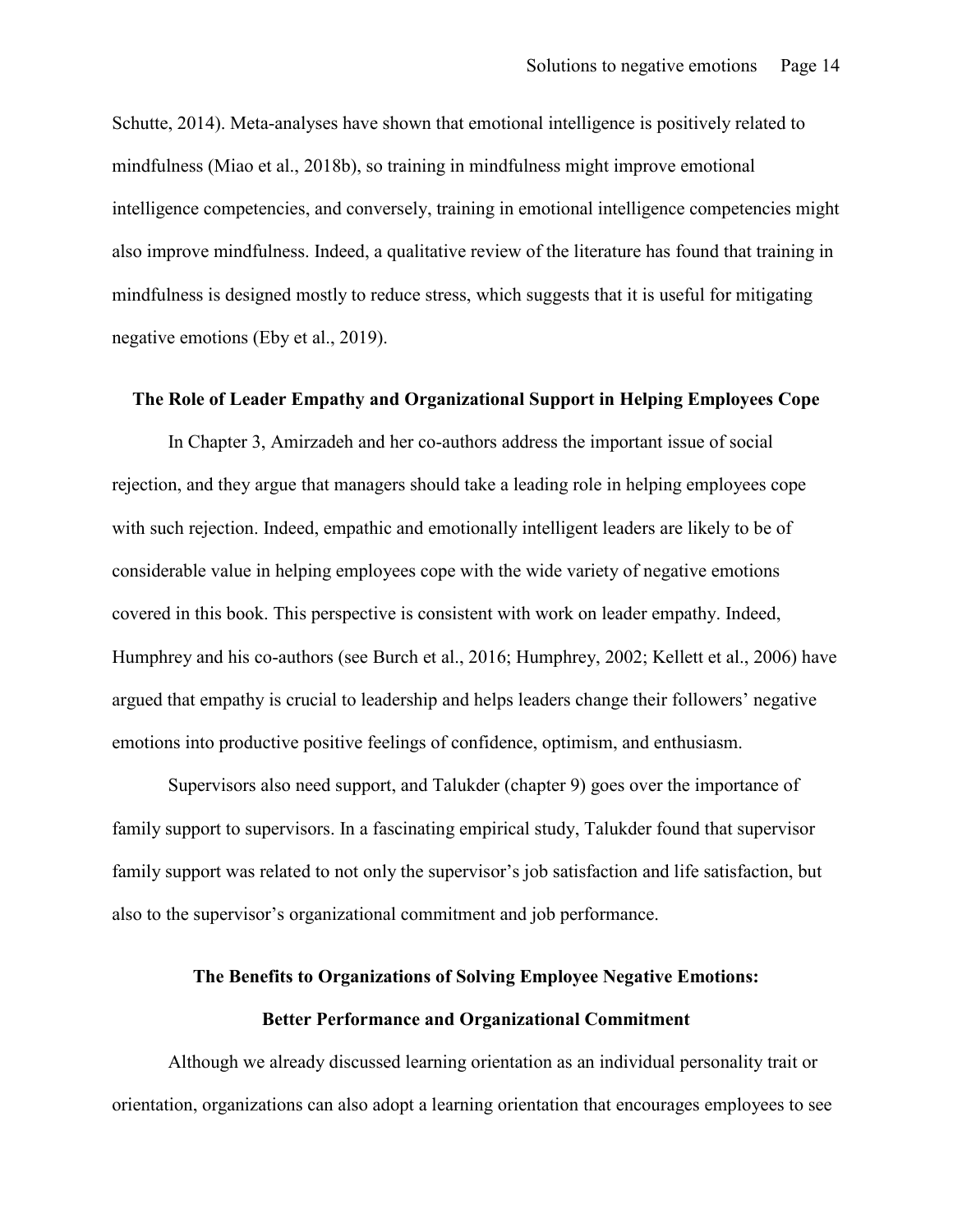failure as a learning opportunity and as an inevitable result of innovation efforts. Organizations that take a learning orientation have a sustainable market advantage and increased organizational performance (Baker & Sinkula, 1999). Thus, transformational leaders should help their employees cope with the negative emotions that come from failure by creating a culture that interprets failure as part of the learning and innovation process (Coad & Berry, 1998).

Ashkanasy and Härtel (2014) note further that organizations are steeped in emotion that, just as in individuals, can fluctuate from day-to-day. Moreover, consistent with the affect circumplex model (Tellegen et al., 1999), these authors argue that positive and negative emotions can and do frequently co-exist in organizations. Thus, organizational members striving for an important goal may simultaneously experience exhilaration (that a much-anticipated goal is close to attainment) and dread that something will go wrong (and the opportunity will be missed). The key here is to develop a resilient organizational emotional culture (Härtel, 2008) based in positive emotions that can enable organizational members to overcome emotional obstacles and to retain a positive outlook. This theme is taken up in Chapter 1, where Smollan and Singh discuss how "failing" is not the same as "failure" and how employees can employ resilience to overcome obstacles that lead ultimately to success. They cite in particular the work of Moenkemeyer and colleagues (2012), noting that these authors, "have documented how selfefficacy, outcome expectancy, optimism, hope, self-esteem, and risk propensity, built the resilience of team members." A similar message emerges in Chapter 2, where authors Russell and Victoria identify the three distinct emotional coping strategies we discussed earlier and document how resilient "sustainability change agents" can deal with setbacks and help organizations to deal constructively with (apparent) setbacks.

Developing effective emotional labor display rules may be key to creating a positive organizational climate. In chapter 5, Dickason gives a powerful demonstration of this in her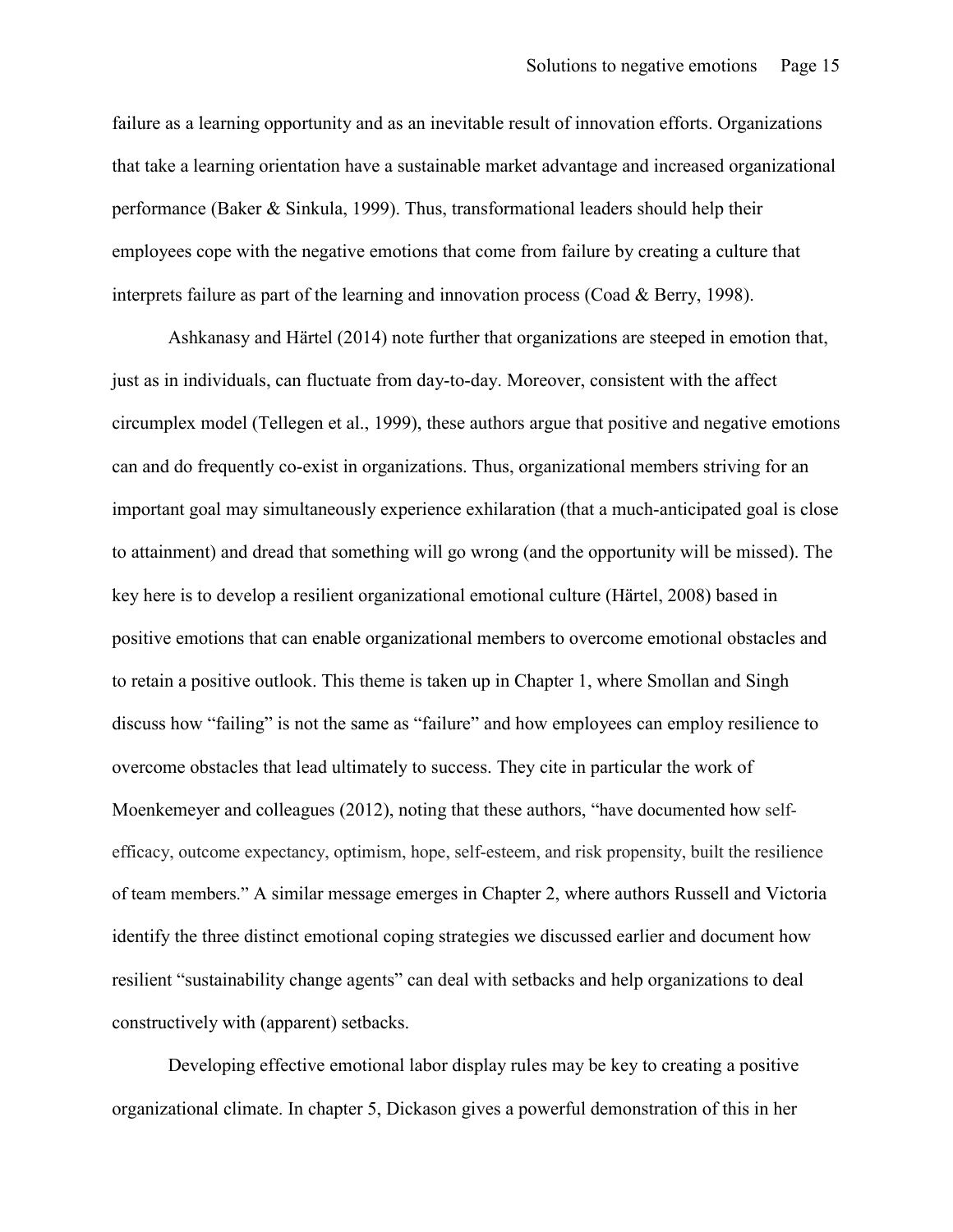analysis of emotional labor in hospital settings. She discusses both effective and ineffective uses of emotional labor, and thus provides a useful guide as to how to improve the performance of emotional labor. In chapter 6, Fischbach and Schneider give an insightful analysis of how context influences emotional labor, and they develop a model of emotional labor built around the characteristics of jobs, roles, and levels of professionalism. Thus, like Humphrey et al. (2008), they demonstrate how specific job duties determine the type of emotional labor performed by people at work. An understanding of how these job duties influence the emotions that people feel at work can help organizations lead with the right forms of emotional labor (Humphrey, 2008; Humphrey et al., 2015).

#### **Conclusions**

The chapters in this volume have explored a variety of intense and frustrating negative emotions and emotion arousing events, including failure, social rejection, unethical behavior, burnout, and being the victim and recipient of anger. Although some of these events seem to have no positive benefits, in some cases the events have serendipitous long-term consequences, insofar as they can stimulate learning, personal growth, innovation, and positive change.

Even when there is no upside, there may still be solutions to these vexing negative feelings and workplace problems. Cognitive reappraisal, for example, is a well-established and effective method for coping with negative emotions (cf. Folkman, 2020). When done properly, it can help people reframe their interpretation of events along more productive and useful lines of thinking and feeling.

Emotional intelligence has also emerged as a powerful predictor of a variety of personal and professional outcomes, ranging from well-being, physical and mental health, and overall life satisfaction to more work-specific outcomes such as job satisfaction, organizational commitment,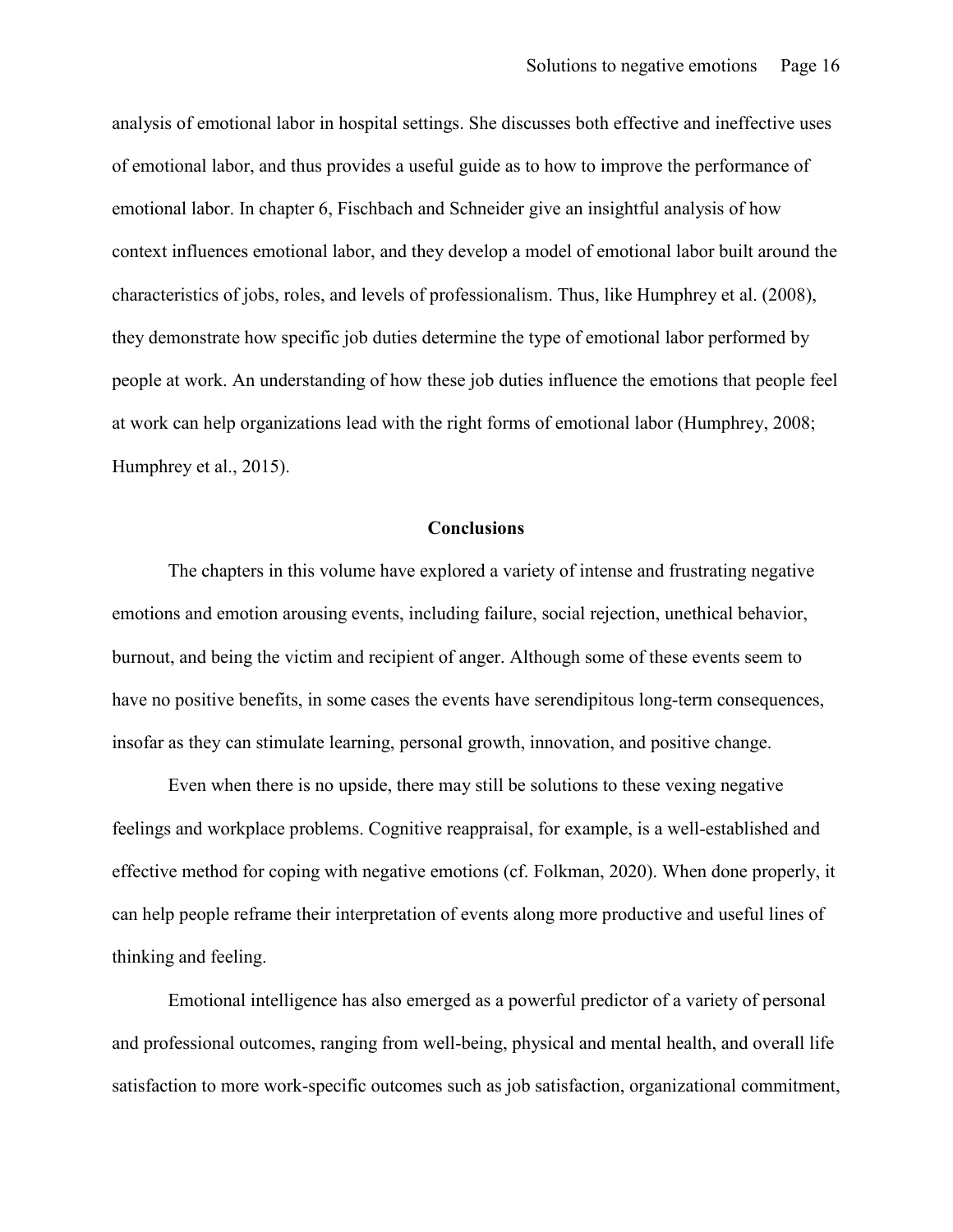and job performance both as followers and as leaders. Fortunately, our emotional intelligence and related emotional competencies are not fixed and predetermined at birth. They can be improved with training; people can learn to be more emotionally competent (see the chapters in Ciarrochi & Mayer, 2013).

In addition, a related skill, mindfulness, can also be taught and has been shown to help with stress and other negative emotions (see Glomb et al., 2011). Moreover, individual psychological resiliency can be increased, and organizations can also develop programs to help their employees experience resiliency. Organizational support and leader empathy can go a long way towards solving many of the problems discussed in this volume.

Organizations can also develop positive organizational cultures (e.g., see Ashkanasy  $\&$ Härtel, 2014) that reduce the occurrence of negative emotions and that promote positive emotions and overall well-being among their employees. There is a benefit to organizations in doing so because a positive organizational culture also increases performance and financial performance.

In sum, the theme of this volume, "Emotions and Negativity" is not all bad. Chapter authors detail a wide-ranging set of means to ameliorate negative emotions in organizational settings. Moreover, as we note in this concluding section, even when there seems to be no upside, help may still be at hand.

#### **References**

Andrei, F., Siegling, A. B., Aloe, A. M., Baldaro, B., & Petrides, K. V. (2016). The incremental validity of the Trait Emotional Intelligence Questionnaire (TEIQue): A systematic review and meta-analysis. *Journal of Personality Assessment*, *98*, 261-276. <https://doi.org/10.1080/00223891.2015.1084630>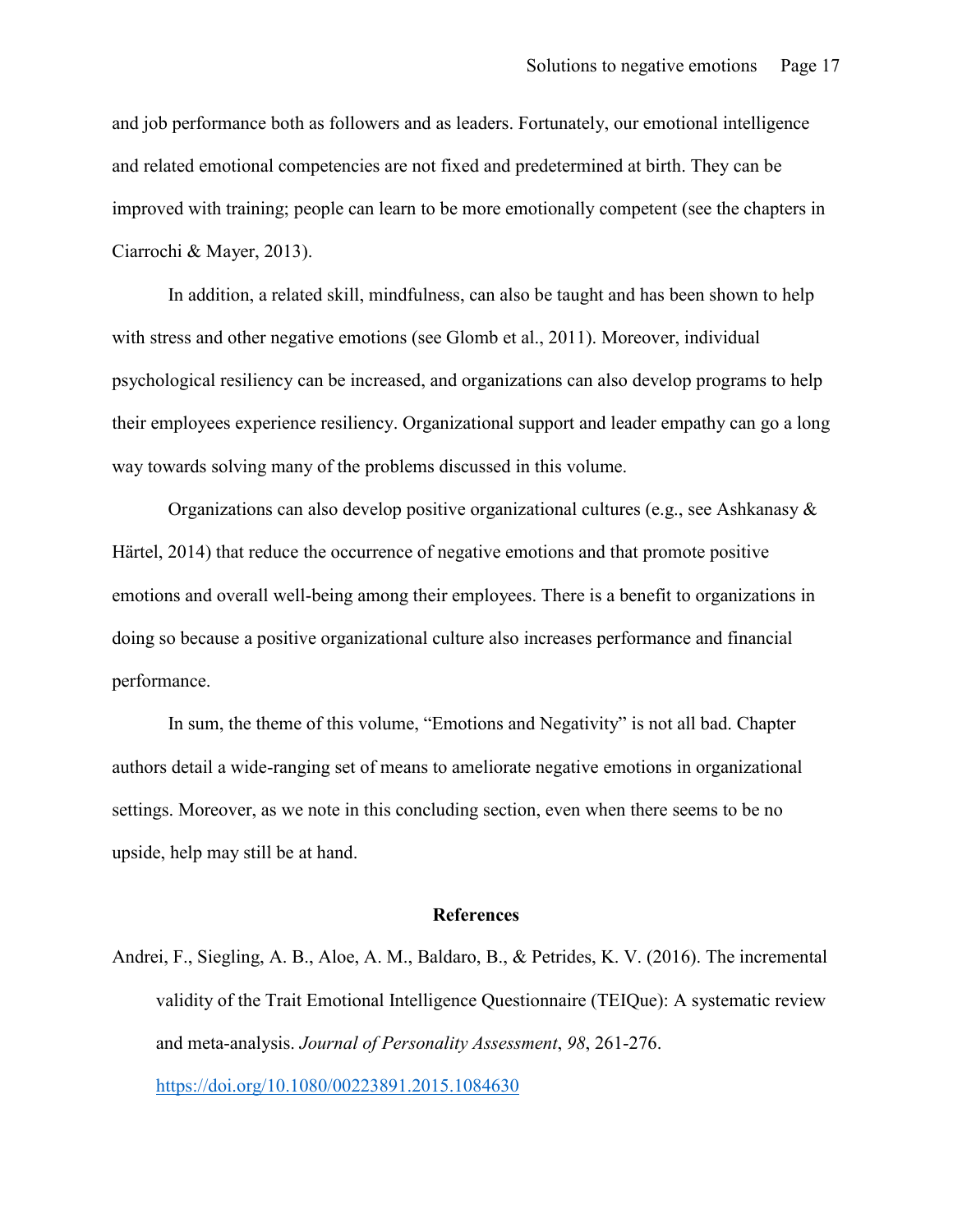- Ashkanasy, N. M., & Daus, C. S. (2005). Rumors of the death of emotional intelligence in organizational behavior are vastly exaggerated. *Journal of Organizational Behavior, 26*, 441-452.<https://doi.org/10.1002/job.320>
- Ashkanasy, N. M., & Härtel, C. E. J. (2014). Positive and negative affective climate and culture: The good, the bad, and the ugly. In B. Schneider & K. Barbera (Eds.), *The Oxford handbook of organizational culture and climate* (pp. 136-152). New York: Oxford University Press.<https://doi.org/10.1093/oxfordhb/9780199860715.013.0008>
- Ashkanasy, N. M., & Humphrey, R. H. (2011). A multi-level view of leadership and emotions: Leading with emotional labor. In A. Bryman, D. Collinson, K. Grint, B. Jackson, & M. Uhl-Bien (Eds.), *Sage handbook of leadership* (pp. 365-379). London, UK: Sage Publications.
- Ashkanasy, N. M., Humphrey, R. H., & Huy, Q. N. (2017). Integrating emotions and affect in theories of management. *Academy of Management Review*, *42*, 175-189. <https://doi.org/10.5465/amr.2016.0474>
- Baker, W. E., & Sinkula, J. M. (1999). The synergistic effect of market orientation and learning orientation on organizational performance. *Journal of the Academy of Marketing Science*, *27*, 411-427.<https://doi.org/10.1177/0092070399274002>
- Bar-On, R. (1997). *Bar-On Emotional Quotient Inventory (EQ-i): Technical Manual*. Toronto, Canada: Multi-Health Systems.
- Bartone, P. T. (2006). Resilience under military operational stress: Can leaders influence hardiness? *Military Psychology*, *18*(Suppl.), S131-S148. [https://doi.org/10.1207/s15327876mp1803s\\_10](https://doi.org/10.1207/s15327876mp1803s_10)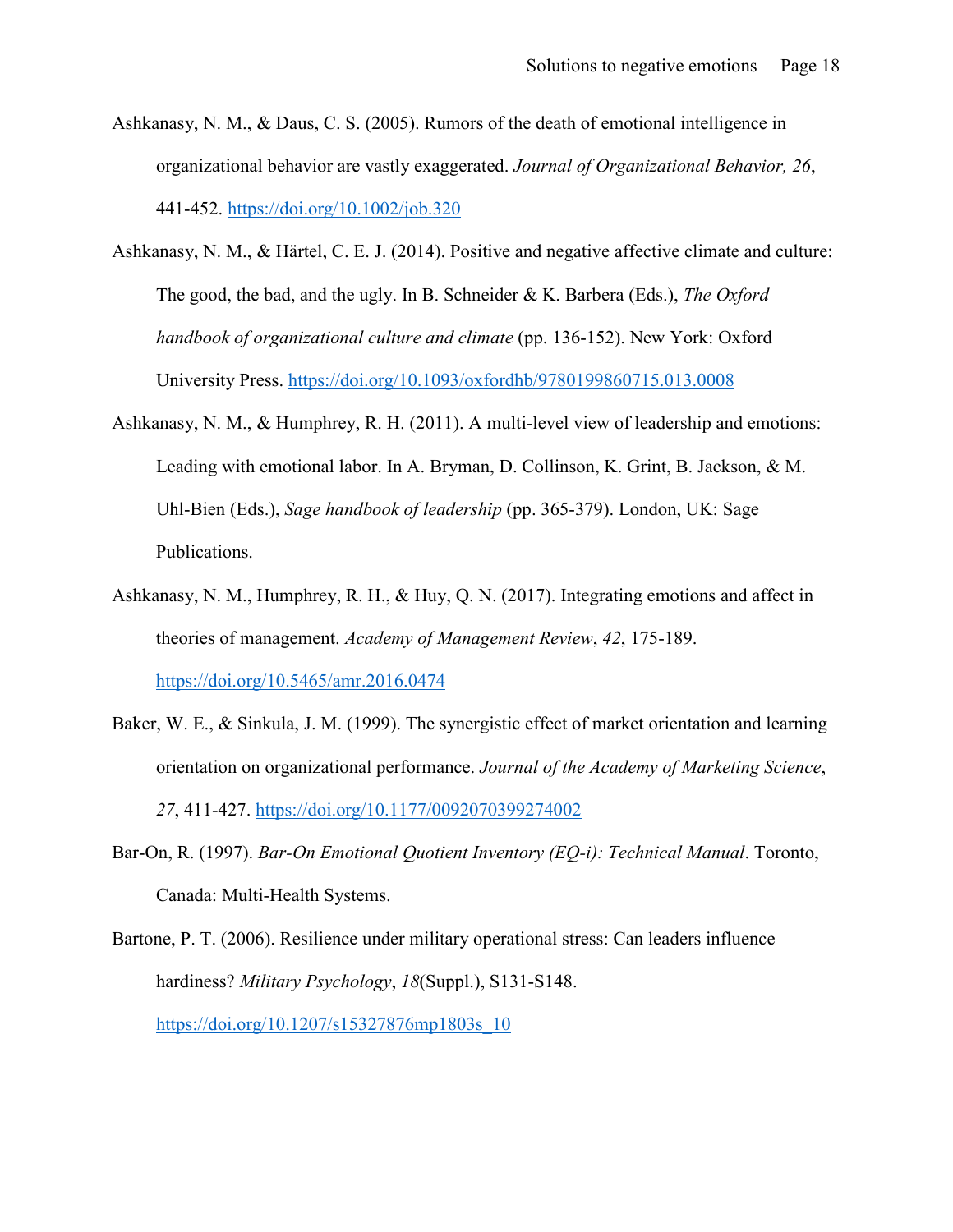- Bezuijen, X. M., van Dam, K., van den Berg, P. T., & Thierry, H. (2010). How leaders stimulate employee learning: A leader-member exchange approach. *Journal of Occupational and Organizational Psychology*, *83*, 673-693.<https://doi.org/10.1348/096317909X468099>
- Boyatzis, R. E. (2011). Managerial and leadership competencies: A behavioral approach to emotional, social and cognitive intelligence. *Vision: The Journal of Business Perspective*, *15*, 91-100.<https://doi.org/10.1177/097226291101500202>
- Brown, K. W., & Ryan, R. M. (2003). The benefits of being present: mindfulness and its role in psychological well-being. *Journal of Personality and Social Psychology*, *84*, 822. <https://doi.org/10.1037/0022-3514.84.4.822>
- Burch, G. F., Bennett, A. A., Humphrey, R. H., Batchelor, J. H, & Cairo, A. (2016). Unraveling the complexities of empathy research: A multi-level model of empathy in organizations. In N. M. Ashkanasy, C. E. J. Härtel, & W. J. Zerbe (Eds.), *Research on emotion in organizations* (Volume 12, pp. 169-189). Bingley, UK: Emerald Group Publishing. http://dx.doi.org/10.1108/S1746-979120160000012006
- Burch, G. F., Humphrey, R. H., & Batchelor, J. H. (2013). How great leaders use emotional labor: Insights from seven corporate executives. *Organizational Dynamics, 42,* 119-125*.* <http://dx.doi.org/10.1016/j.orgdyn.2013.03.005>
- Ciarrochi, J., & Mayer, J. D. (Eds.). (2013). *Applying emotional intelligence: A practitioner's guide*. New York: Psychology Press.
- Coad, A. F., & Berry, A. J. (1998). Transformational leadership and learning orientation. *Leadership & Organization Development Journal*, *19*, 164-172. <https://doi.org/10.1108/01437739810210211>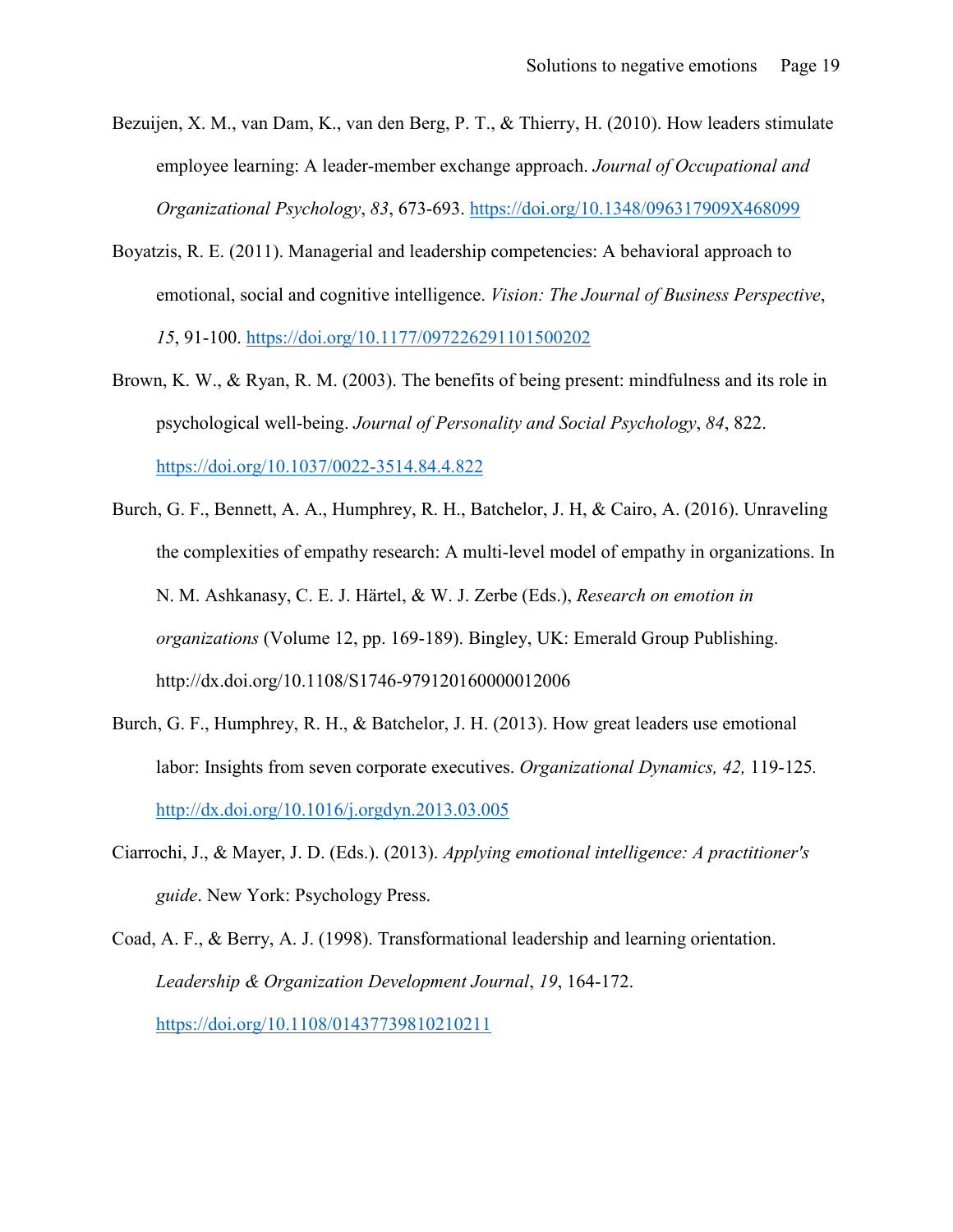De Pater, I. E., Van Vianen, A. E., Humphrey, R. H., Sleeth, R. G., Hartman, N. S., & Fischer, A. H. (2009). Individual task choice and the division of challenging tasks between men and women. *Group & Organization Management*, *34*, 563-589.

[https://doi.org/10.1177/1059601108331240](https://doi.org/10.1177%2F1059601108331240)

- Di Fabio, A., & Saklofske, D. H. (2018). The contributions of personality and emotional intelligence to resiliency. *Personality and Individual Differences, 123,* 140-144. <https://doi.org/10.1016/j.paid.2017.11.012>
- Dragoni, L. (2005). Understanding the emergence of state goal orientation in organizational work groups: The role of leadership and multilevel climate perceptions. *Journal of Applied Psychology*, *90*, 1084.<https://doi.org/10.1037/0021-9010.90.6.1084>
- Dweck, C. S., & Leggett, E. L. (1988). A social-cognitive approach to motivation and personality. *Psychological Review, 95,* 256-273. [https://doi.org/10.1037/0033-](https://doi.org/10.1037/0033-295x.95.2.256) [295x.95.2.256](https://doi.org/10.1037/0033-295x.95.2.256)
- Eby, L. T., Allen, T. D., Conley, K. M., Williamson, R. L., Henderson, T. G., & Mancini, V. S. (2019). Mindfulness-based training interventions for employees: A qualitative review of the literature. *Human Resource Management Review*, *29*, 156-178. <http://dx.doi.org/10.1016/j.hrmr.2017.03.004>
- Elkhorne, J. L. (1967). Edison the fabulous drone. *73 Magazine, 46,* 52-54.
- Folkman, S. (2008). The case for positive emotions in the stress process. *Anxiety, Stress, & Coping, 21*, 3-14.<https://doi.org/10.1080/10615800701740457>
- Folkman, S. (2020). Stress, appraisal, and coping. In M. D. Gellerman & R. R. Turner (Eds.), *Encyclopedia of behavioral medicine* (pp. 2177-2179). New York: Springer. <https://doi.org/10.4135/9781412952576.n198>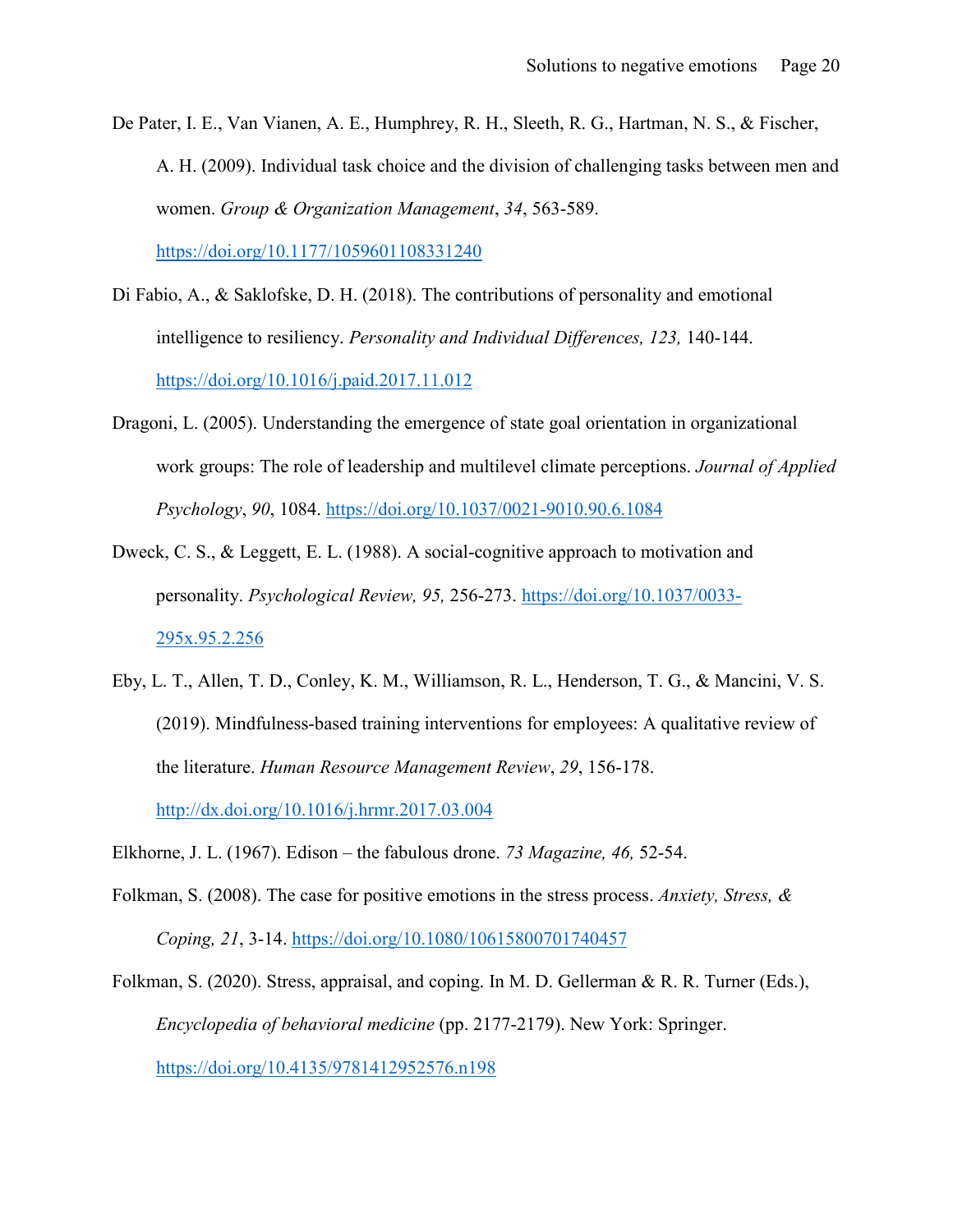- Folkman, S., & Moskowitz, J. T. (2007). Positive affect and meaning-focused coping during significant psychological stress. In M. Hewstone, H. A. W. Schut, J. B. F. D. Wit, K. V. D. Bos, & M. S. Stroebe (Eds.), *The scope of social psychology: Theory and Applications* (pp. 193-208). New York: Psychology Press.<https://doi.org/10.4324/9780203965245>
- Glomb, T. M., Duffy, M. K., Bono, J. E., & Yang, T. (2011). Mindfulness at work. In *Research in personnel and human resources management* (pp. 115-157). Bingley, UK: Emerald Group Publishing. [https://doi.org/10.1108/s0742-7301\(2011\)0000030005](https://doi.org/10.1108/s0742-7301(2011)0000030005)
- Gross, J. J., & John, O. P. (2003). Individual differences in two emotion regulation processes: Implications for affect, relationships, and well-being. *Journal of Personality and Social Psychology, 85*, 348-362. [https://doi.org/10.1037/0022-3514.85.2.348](https://psycnet.apa.org/doi/10.1037/0022-3514.85.2.348)
- Guo, M., Gan, Y., & Tong, J. (2013). The role of meaning-focused coping in significant loss. *Anxiety, Stress, & Coping, 26*, 87-102.<https://doi.org/10.1080/10615806.2011.627507>
- Härtel, C. E. (2008). How to build a healthy emotional culture and avoid a toxic culture. Research companion to emotion in organizations, In. C. L. Cooper & N. M. Ashkanasy (Eds.), *Research companion to emotion in organizations* (pp. 575-588). Cheltenham, UK: Edward Elgar.<https://doi.org/10.4337/9781848443778.00049>
- Henderson, D. (2007). *From telegraph to light bulb with Thomas Edison*. New York: B&H Publications.
- Hodzic, S., Scharfen, J., Ripoll, P., Holling, H., & Zenasni, F. (2018). How efficient are emotional intelligence trainings: A meta-analysis. *Emotion Review, 10,* 138-148. <https://doi.org/10.1177%2F1754073917708613>
- Humphrey, R. H. (2002). The many faces of emotional leadership. *The Leadership Quarterly*, *13*, 493-504. [https://doi.org/10.1016/S1048-9843\(02\)00140-6](https://doi.org/10.1016/S1048-9843(02)00140-6)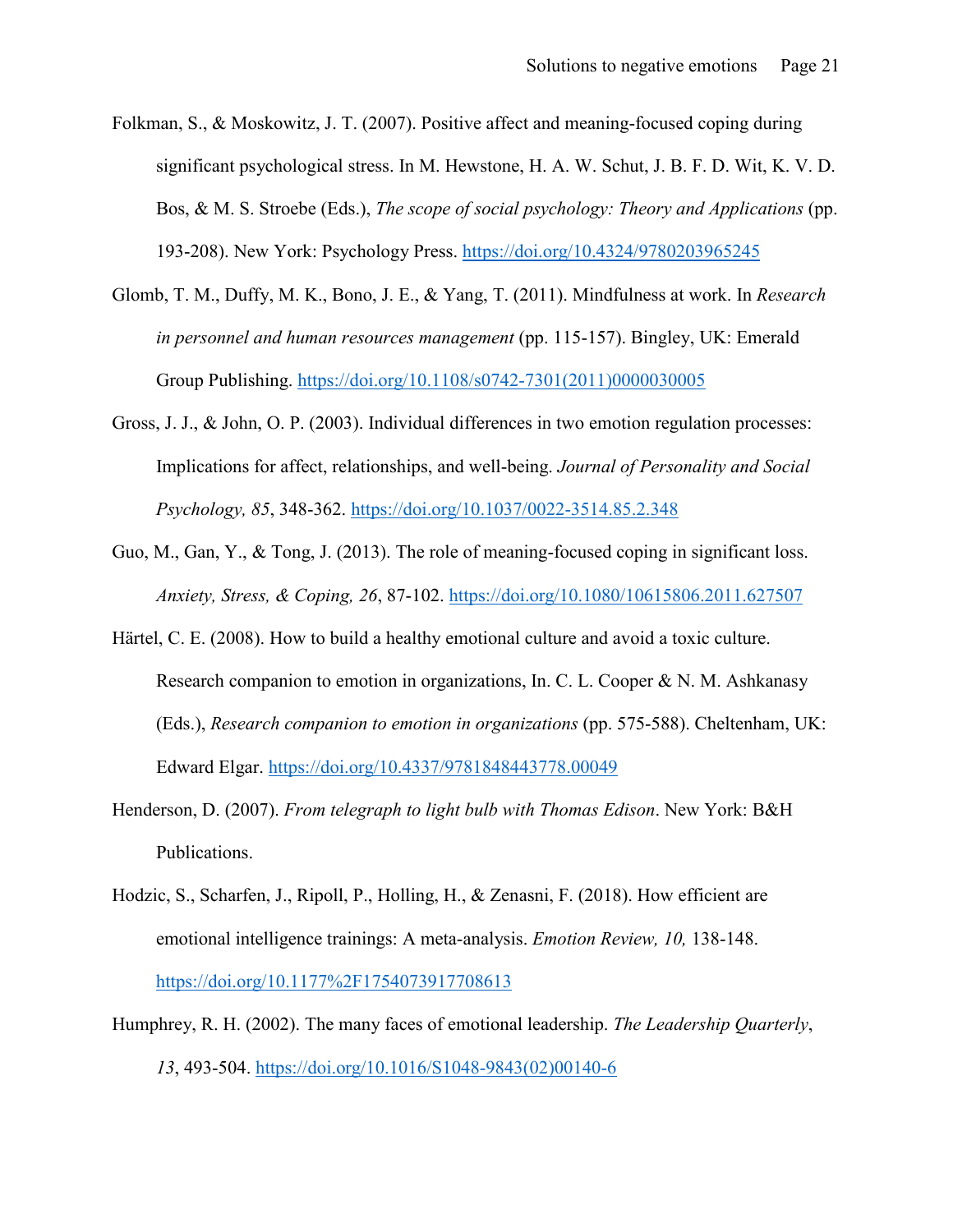- Humphrey, R. H. (2008). The right way to lead with emotional labor. In Humphrey, R. H. (Ed.), *Affect and emotion: New directions in management theory and research (pp. 1-17).* Charlotte, NC: Information Age Publishing*.*
- Humphrey, R. H. (2012). How do leaders use emotional labor? *Journal of Organizational Behavior, 33, 740-744.* <https://doi.org/10.1002/job.1791>
- Humphrey, R. H. (2013). *Effective leadership: Theory, cases, and applications*. Thousand Oaks, CA: Sage.
- Humphrey, R. H., Ashforth, B. E., & Diefendorff, J. M. (2015). The bright side of emotional labor. *Journal of Organizational Behavior*, *36*, 749-769.<https://doi.org/10.1002/job.2019>
- Humphrey, R. H., Pollack, J. M., & Hawver, T. H. (2008). Leading with emotional labor. *Journal of Managerial Psychology*, *23*, 151-168. <https://doi.org/10.1108/02683940810850790>
- Jordan, P. J., & Troth, A. C. (2002). Emotional intelligence and conflict resolution: Implications for human resource development. *Advances in Developing Human Resources*, *4*, 62-79. [https://doi.org/10.1207/s15327043hup1702\\_4](https://doi.org/10.1207/s15327043hup1702_4)
- Jordan, P. J., & Troth, A. C. (2004). Managing emotions during team problem solving: Emotional intelligence and conflict resolution. *Human Performance*, *17*, 195-218. <https://doi.org/10.1177/1523422302004001005>
- Kellett, J. B., Humphrey, R. H., & Sleeth, R. G. (2006). Empathy and the emergence of task and relations leaders. *The Leadership Quarterly*, *17*, 146-162. <https://doi.org/10.1016/j.leaqua.2005.12.003>
- Leonard, E. M., Miles, L. E., & Van der Kar, C. S. (1942). *The child at home and school*. New York: American Book Company.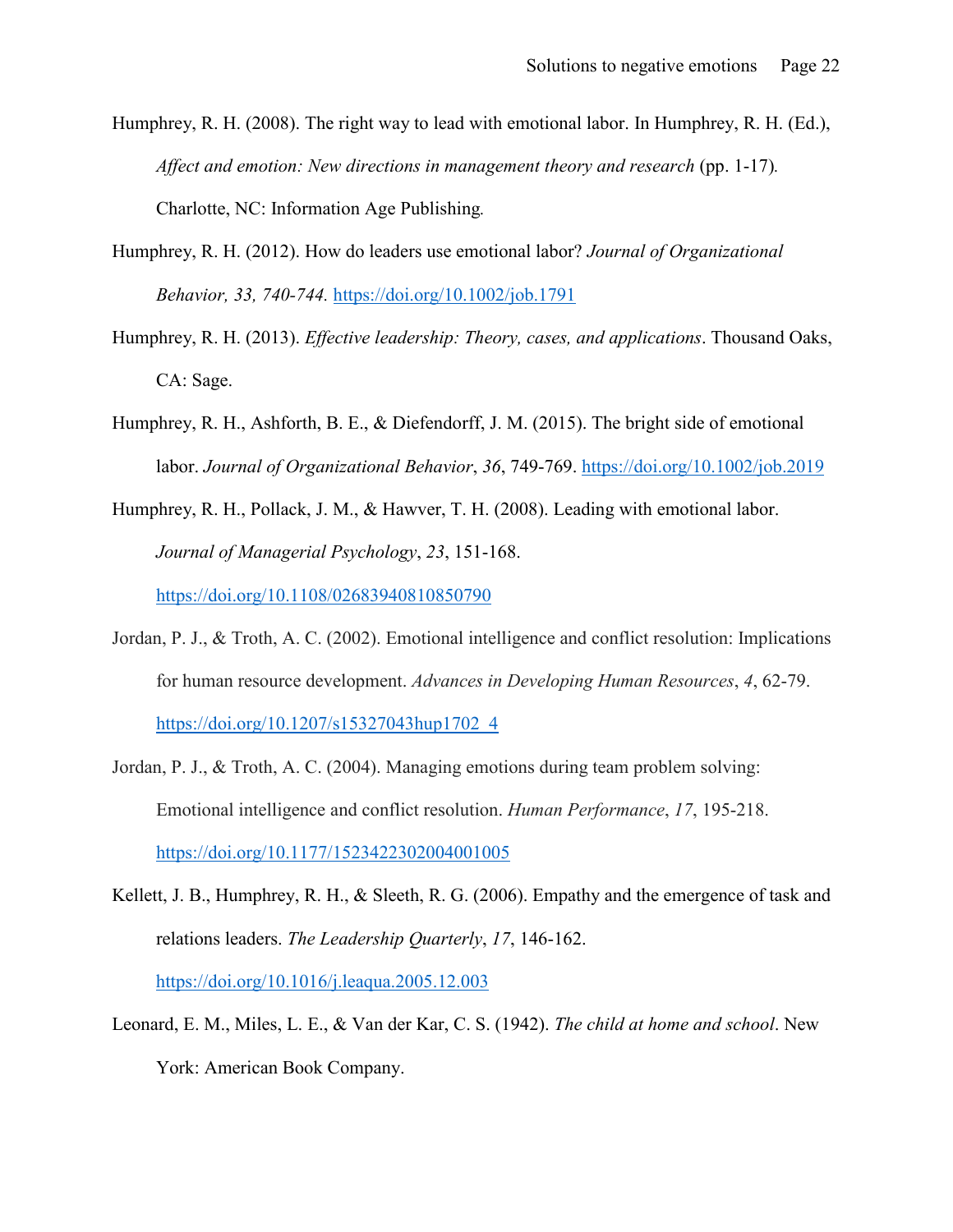- Luthans, F. (2002). The need for and meaning of positive organizational behavior. *Journal of Organizational Behavior, 23*, 695-706. [https://doi.org/10.1002/job.165.](https://doi.org/10.1002/job.165)
- Luthans, F., Vogelgesang, G. R., & Lester, P. B. (2006). Developing the psychological capital of resiliency. *Human Resource Development Review*, *5*, 25-44.

[https://doi.org/10.1177/1534484305285335](https://doi.org/10.1177%2F1534484305285335)

- Martins, A., Ramalho, N., & Morin, E. (2010). A comprehensive meta-analysis of the relationship between emotional intelligence and health. *Personality and Individual Differences, 49,* 554-564.<https://doi.org/10.1016/j.paid.2010.05.029>
- Mattingly, V., & Kraiger, K. (2019). Can emotional intelligence be trained? A meta-analytical investigation. *Human Resource Management Review, 29,* 140-155. <https://doi.org/10.1016/j.hrmr.2018.03.002>
- Mayer, J. D. (2002). *MSCEIT: Mayer-Salovey-Caruso emotional intelligence test.* Toronto, Canada: Multi-Health Systems.
- Mesmer-Magnus, J., Manapragada, A., Viswesvaran, C., & Allen, J. W. (2017). Trait mindfulness at work: A meta-analysis of the personal and professional correlates of trait mindfulness. *Human Performance*, *30*, 79-98.

<https://doi.org/10.1080/08959285.2017.1307842>

- Miao, C., Humphrey, R. H., & Qian, S. (2016). Leader emotional intelligence and subordinate job satisfaction: A meta-analysis of main, mediator, and moderator effects. *Personality and Individual Differences*, *102*, 13-24<https://doi.org/10.1016/j.paid.2016.06.056>
- Miao, C., Humphrey, R. H., & Qian, S. (2017a). A meta-analysis of emotional intelligence and work attitudes. *Journal of Occupational and Organizational Psychology*, *90*, 177-202. <https://doi.org/10.1111/joop.12167>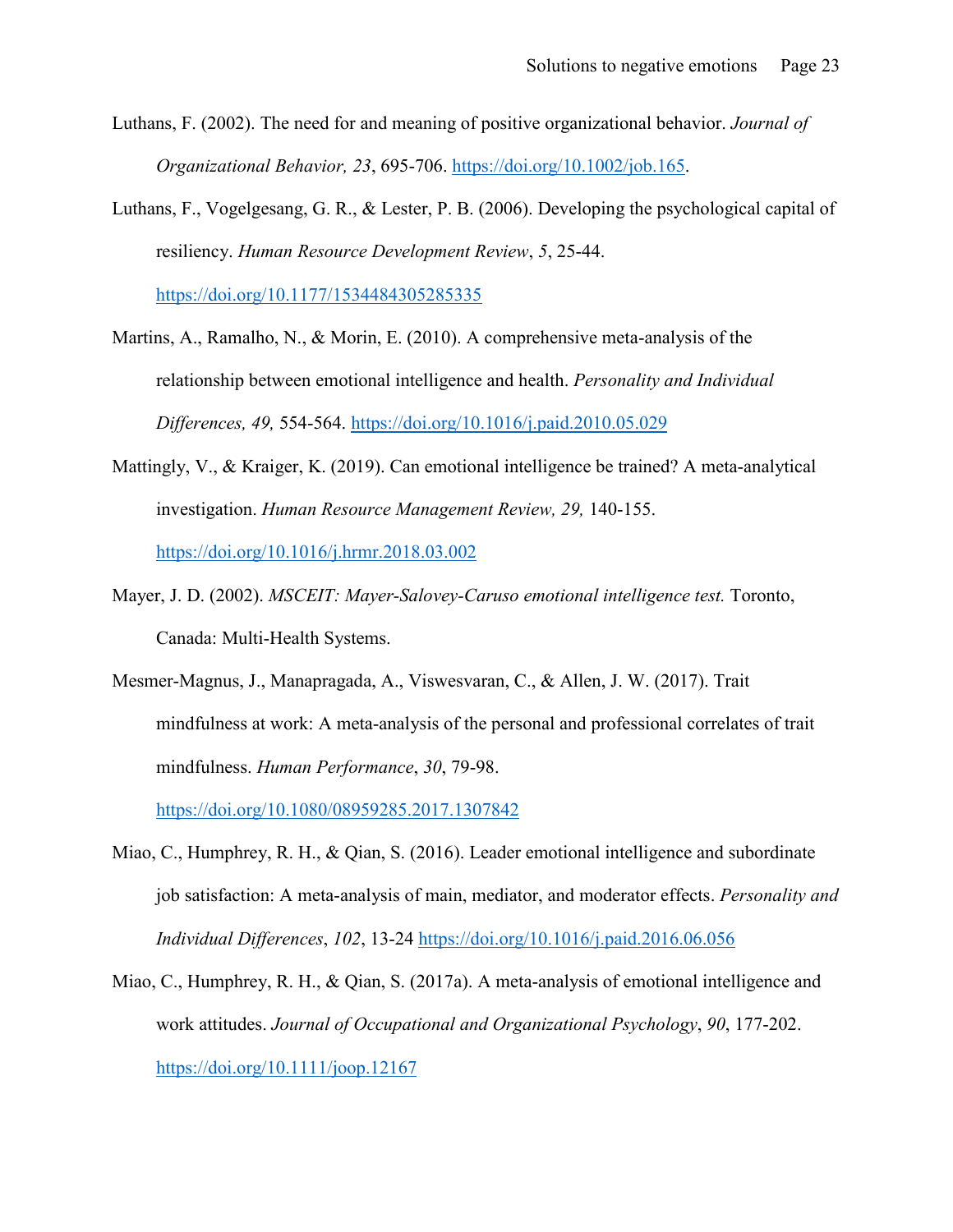- Miao, C., Humphrey, R. H., & Qian, S. (2017b). Are the emotionally intelligent good citizens or counterproductive? A meta-analysis of emotional intelligence and its relationships with organizational citizenship behavior and counterproductive work behavior. *Personality and Individual Differences*, *116*, 144-156.<https://doi.org/10.1016/j.paid.2017.04.015>
- Miao, C., Humphrey, R. H., & Qian, S. (2017c). A meta-analysis of emotional intelligence effects on job satisfaction mediated by job resources, and a test of moderators. *Personality and Individual Differences*, *116*, 281-288.<https://doi.org/10.1016/j.paid.2017.04.031>
- Miao, C., Humphrey, R. H., & Qian, S. (2018a). A cross-cultural meta-analysis of how leader emotional intelligence influences subordinate task performance and organizational citizenship behavior. *Journal of World Business*, *53*, 463-474. <https://doi.org/10.1016/j.jwb.2018.01.003>
- Miao, C., Humphrey, R. H., & Qian, S. (2018b). The relation between emotional intelligence and trait mindfulness: A meta-analytic review. *Personality and Individual Differences*, *135*, 101-107.<https://doi.org/10.1016/j.paid.2018.06.051>
- Moenkemeyer, G., Hoegel, M., & Weiss, M. (2012). Innovator resilience potential: A process perspective of individual resilience as influenced by innovation project termination. *Human Relations, 65*, 627-655.<https://doi.org/10.1177/0018726711431350>
- Newcombe, M. J., & Ashkanasy, N. M. (2002). The role of affect and affective congruence in perceptions of leaders: An experimental study. *The Leadership Quarterly*, *13*, 601-614. [https://doi.org/10.1016/S1048-9843\(02\)00146-7](https://doi.org/10.1016/S1048-9843(02)00146-7)
- O'Boyle Jr, E. H., Humphrey, R. H., Pollack, J. M., Hawver, T. H., & Story, P. A. (2011). The relation between emotional intelligence and job performance: A meta‐analysis. *Journal of Organizational Behavior*, *32*, 788-818.<https://doi.org/10.1002/job.714>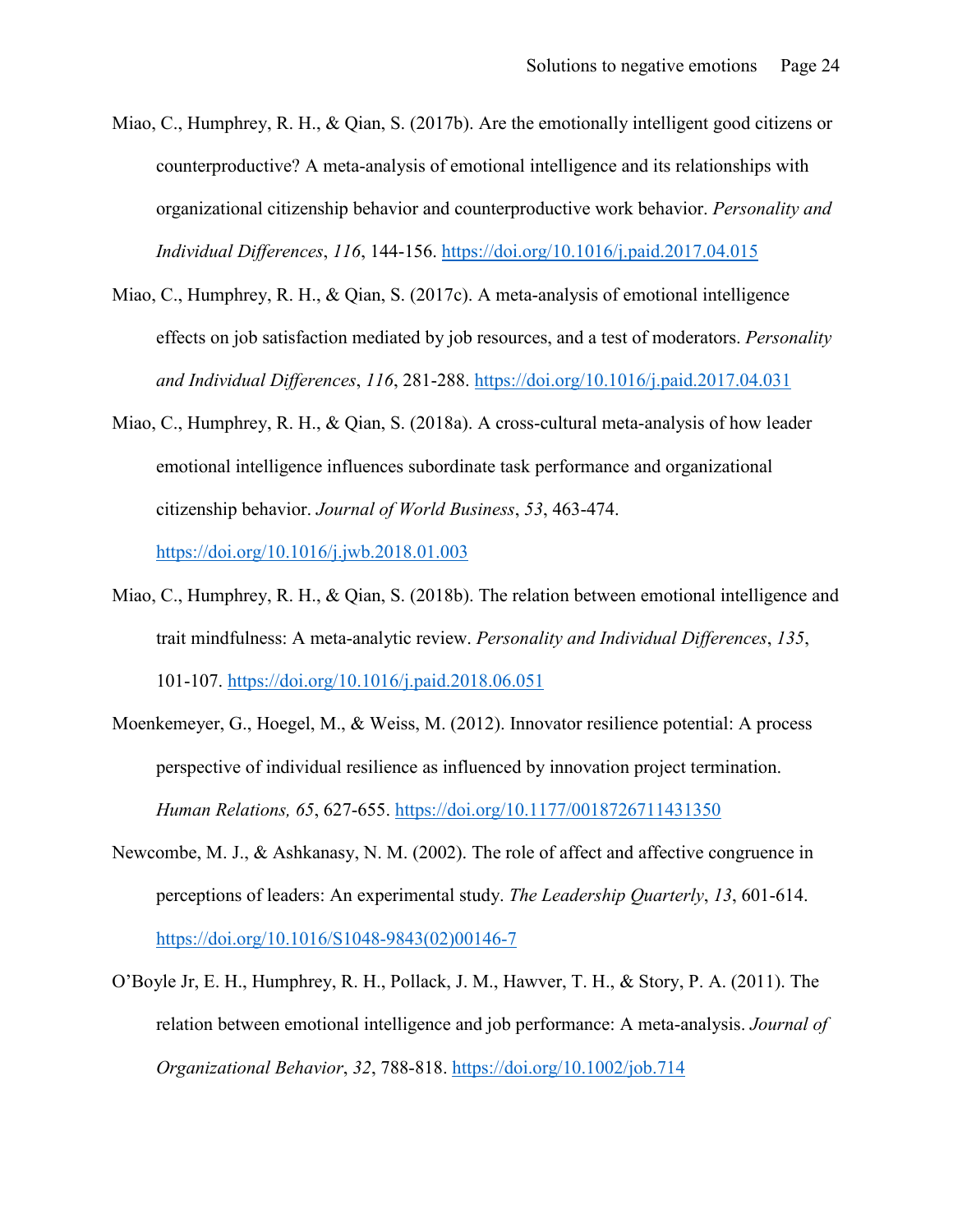- Petrides, K. V., Pérez-González, J. C., & Furnham, A. (2007). On the criterion and incremental validity of trait emotional intelligence. *Cognition and Emotion*, *21*, 26-55. <https://doi.org/10.1080/02699930601038912>
- Sarrionandia A., & Mikolajczak, M. (2020). A meta-analysis of the possible behavioural and biological variables linking trait emotional intelligence to health, *Health Psychology Review, 14*, 220-244.<https://doi.org/10.1080/17437199.2019.1641423>
- Schutte, N. S., & Malouff, J. M. (2011). Emotional intelligence mediates the relationship between mindfulness and subjective well-being. *Personality and Individual Differences*, *50*, 1116-1119.<https://doi.org/10.1016/j.paid.2011.01.037>
- Schutte, N. S., Malouff, J. M., Thorsteinsson, E. B., Bhullar, N., & Rooke, S. E. (2007). A metanalytic investigation of the relationship between emotional intelligence and health. *Personality and Individual Differences, 42,* 921-933.

<https://doi.org/10.1016/j.paid.2006.09.003>

- Tellegen, A., Watson, D., & Clark, L. A. (1999). On the dimensional and hierarchical structure of affect. *Psychological Science*, *10*, 297-303.<https://doi.org/10.1111/1467-9280.00157>
- Troth, A. C., Lawrence, S. A., Jordan, P. J., & Ashkanasy, N. M. (2018). Interpersonal emotion regulation in the workplace: A conceptual and operational review and future research agenda. *International Journal of Management Reviews*, *20*, 523-543. <https://doi.org/10.1111/ijmr.12144>

Troth, A. C., Rafferty, A. E., & Jordan, P. J. (2021). Emotions and wellbeing at work: A multilevel perspective. In T. Wall, C. L. Cooper., & P. Brough (Eds.), *The Sage handbook of organizational wellbeing* (pp. 56-71). Thousand Oaks, CA: Sage. <https://doi.org/10.4135/9781529757187.n5>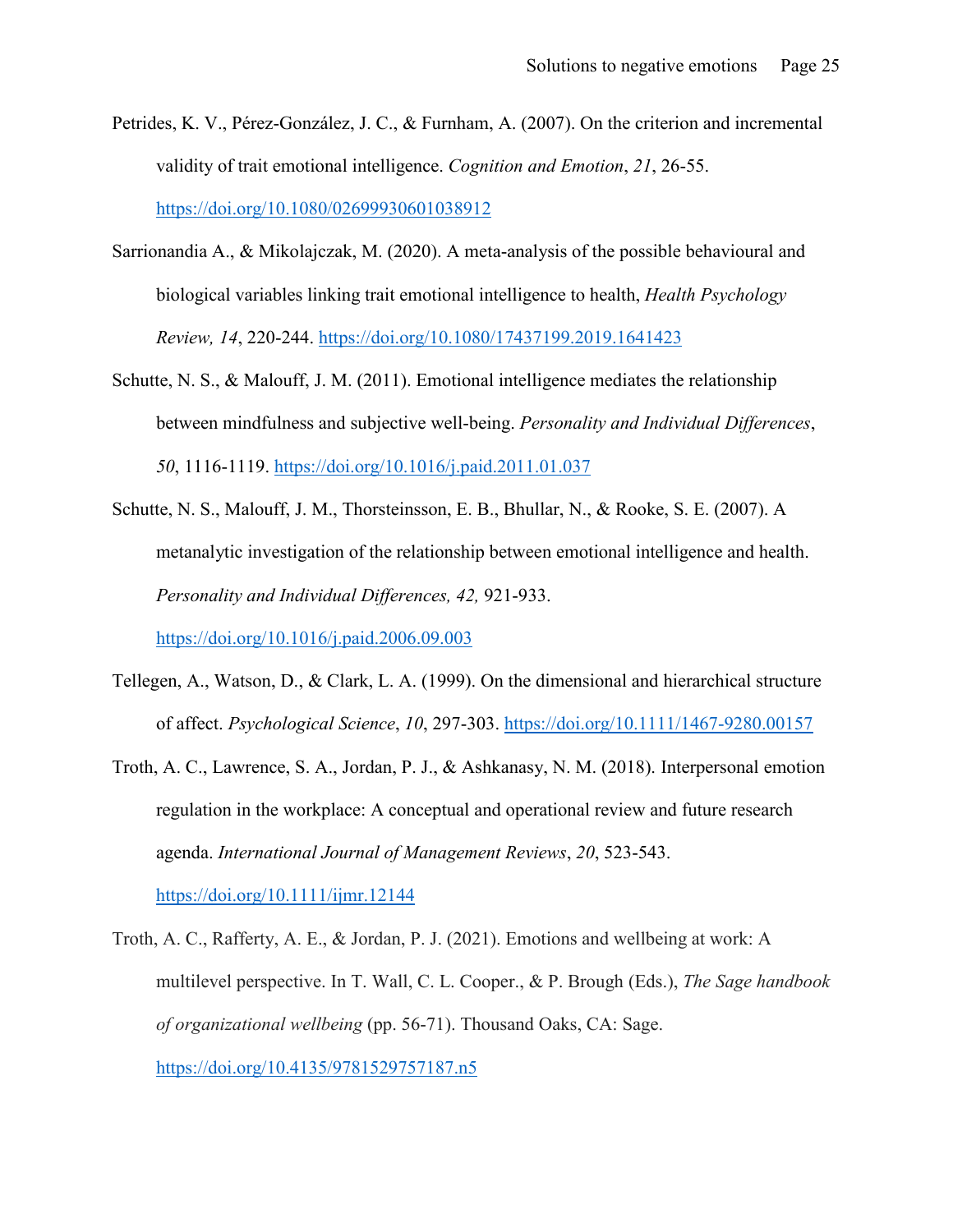- Vernon, P. A., Petrides, K. V., Bratko, D., & Schermer, J. A. (2008). A behavioral genetic study of trait emotional intelligence. *Emotion*, *8*, 635-642.<https://doi.org/10.1037/a0013439>
- Wright, C. J., & Schutte, N. S. (2014). The relationship between greater mindfulness and less subjective experience of chronic pain: Mediating functions of pain management selfefficacy and emotional intelligence. *Australian Journal of Psychology*, *66*, 181-186. <https://doi.org/10.1111/ajpy.12041>